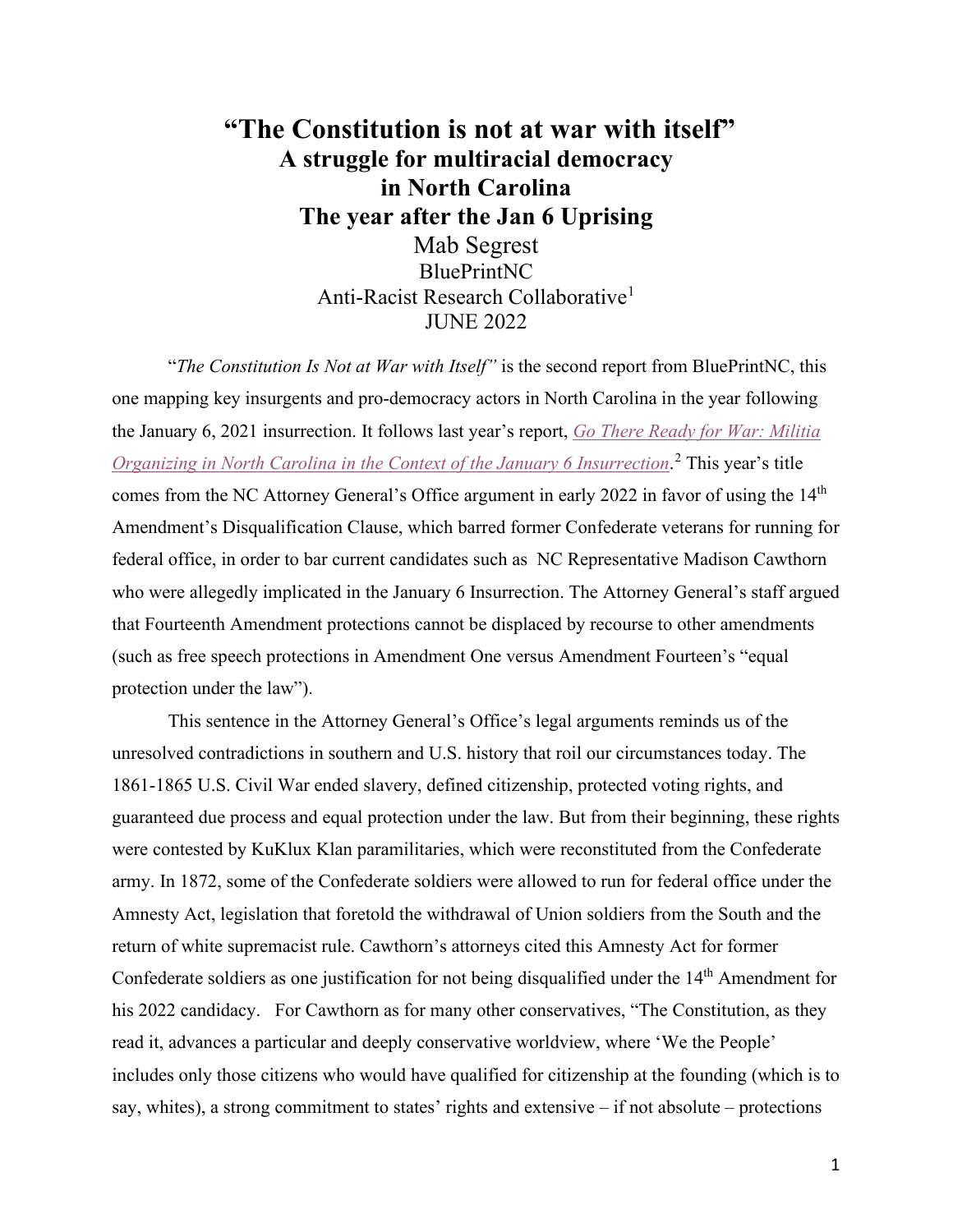for freedom of speech and guns." <sup>[3](#page-26-2)</sup> For a range of reasons traced in this report, in the May 17 NC primary Cawthorn lost his bid for reelection and announced a remarkably [ominous turn to](https://www.newsobserver.com/news/politics-government/article261615122.html)  [the "DARK MAGA,"](https://www.newsobserver.com/news/politics-government/article261615122.html) a digital version of the very old Lost Cause that is since 1867 has been the ongoing plan for the white minority rule.

This year's report continues to trace the overtly violent elements of these anti-democratic forces in North Carolina, because violence underwrites all attempts to subvert majority rule, free and fair elections, and the balance of power among branches of government. This violence affects our capacities to challenge and change unjust laws and the actions and ideologies that undergird and enforce them. In this year's report, this tracking of violent elements occurs in tandem with an examination of the attacks from within government on the systems and values that hold in place hard-won democratic principles and practices—looking most particularly the 2010 gerrymandering under the REDMAP program and its impact over the next decade as precursor to the voter suppression legislation rampant today. We counterpoint these efforts with the valiant struggles of North Carolina lawyers to defend those legal arguments that attempt to severe the 14<sup>th</sup> Amendment from the "original" US Constitution.

 Our intent as in our first report is to find and connect the dots to determine what is now known and what is still yet to be known, and to seek actionable information on what illegalities and dangers they represent.

### **Sounding the alarms**

 We are hardly the only ones sounding alarms, even as others sound alarms about the alarms.<sup>[4](#page-27-0)</sup> Dana Milbank's column in the December 17, 2021 *Washington Post* was headed, "We [are closer to civil war than any of us would like to believe,' new study says."](https://www.washingtonpost.com/opinions/2021/12/17/how-civil-wars-start-barbara-walter-research/)<sup>[5](#page-27-1)</sup> Citing a new book, *How Civil War Starts* by University of California San Diego professor Barbara F. Walter, Milbank reports that "one of the nation's top authorities on foreign civil wars says that we are on the cusp of our own." Walter serves on the CIA advisory Task Force on Political Instability, which reviews conditions around the world to predict which countries are at risk of deteriorating into violence. According to such checklists, the conditions that make civil war likely are showing up in the United States. Dramatic deterioration under Trump's presidency has left the United States no longer "technically qualifying as a democracy, wavering towards an autocratic state.**"** Walter warns that such a precipitous decline "greatly increases the risk" of civil war, given that a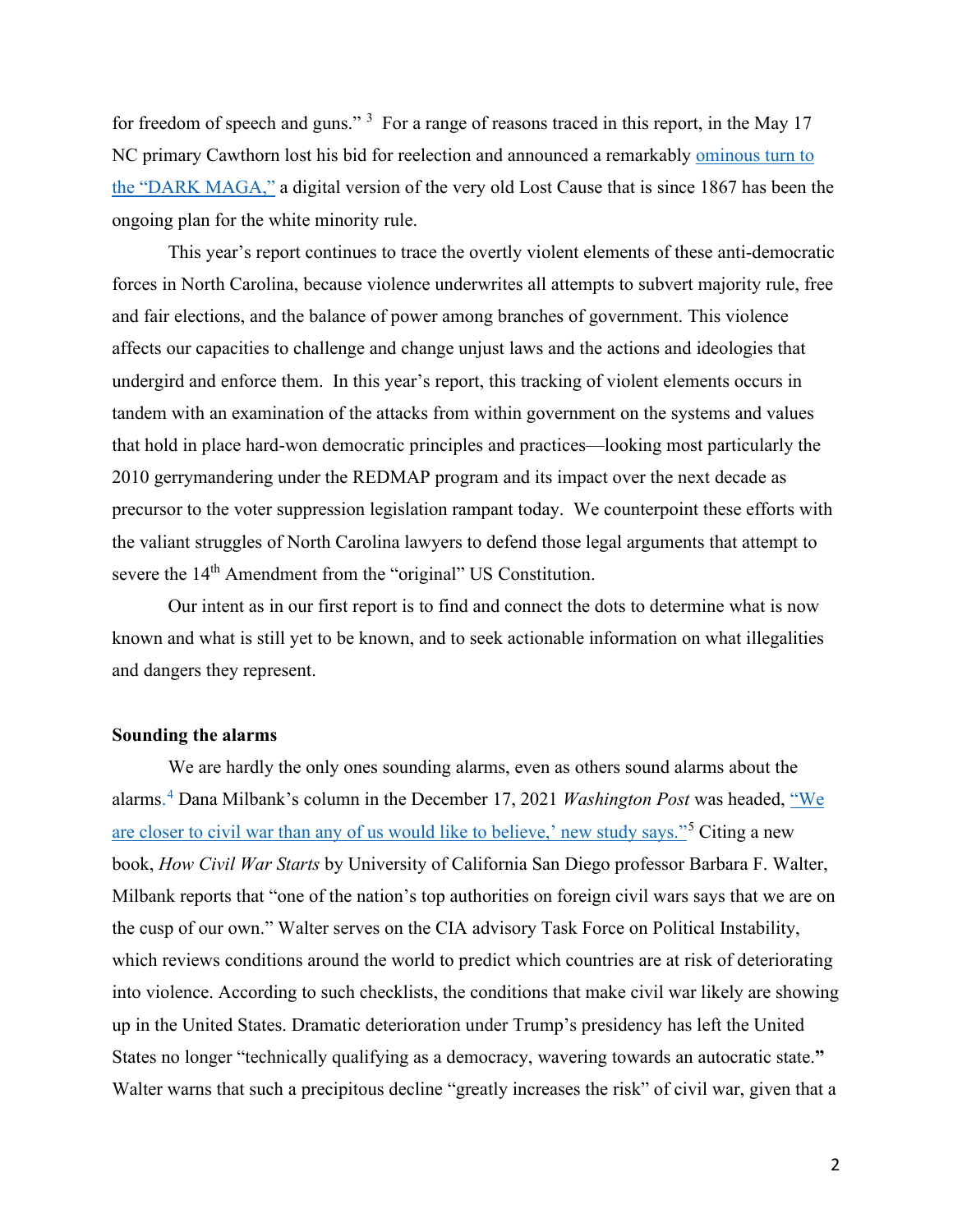"partial democracy" is three times more likely to experience civil war than a fuller democratic or already autocratic system. Milbank summarizes that the nation is "on the doorstep … of [what Walter names] the 'open insurgency stage of civil conflict," a threshold that, once crossed, can lead to "sustained violence" as insurgents launch attacks that involve terror, guerilla warfare, assassinations and/or ambushes. An overarching goal of its insurgents is white minority rule by "Christian" theocracy.

 On the *Post* Opinion page that same day, three retired U.S. Army generals expressed collective alarm in an article titled ["The military must prepare now for a 2024 insurrection."](https://www.washingtonpost.com/opinions/2021/12/17/eaton-taguba-anderson-generals-military/)<sup>[6](#page-27-2)</sup> Retired major generals Paul D Eaton and Antonio Taguba (with 34 years of active duty between them) and retired U.S. Army Brigadier General Steven M. Anderson (with 31 years of service) warn of "the potential for lethal chaos inside our military, which would put all Americans at severe risk. ... We are chilled to our bones at the thought of a coup succeeding next time" from, for example, a break-down in the chain of command between federal and state officials at places like the US-Mexican border." A recent [Associated Press series on "AWOL Weapons"](https://apnews.com/hub/awol-weapons)<sup>[7](#page-27-3)</sup> reveals the disturbing number of weapons that have been stolen from military bases, including North Carolina's Ft Bragg, although its authors do not address the possibility that some may be going to political insurgents**.** 

 But insurgents hardly need to steel from the Army for single assaults. With the wrong weapons, disturbed young men become one-man armies. The Uvalde , Texas school shooter who killed 19 people, Salvador Ramos bought his assault rifle from [Daniel Defense, a family-owned](https://www.nytimes.com/2022/05/28/business/daniel-defense-rifle-texas-shooting-gun.html)  [business in Georgia](https://www.nytimes.com/2022/05/28/business/daniel-defense-rifle-texas-shooting-gun.html) that has been trail blazer in aggressive style of marketing and sales of weapons. Daniel Defense went from a \$20 million contract to produce combat rifle accessories in 2008 to the next year expanding to making and selling the guns to consumers, one ad suggesting "Use what they [the military] use." With gun constituency aging out, Daniel Defense has increasingly marketed to younger buyers with guns available online and with credit and ads featuring children, video game heroes, even Santa Claus – all glorifying violence and warfare. The week before the Robb Elementary School shooting, the company posted a photo on Titter and Facebook showing a young boy with an assault rifle in his lap: "Train up a child in the way he should go, and when he is old he will not depart from it." A Bushmaster Firearms [advertisement](https://www.nydailynews.com/news/national/lawyer-gun-maker-not-blame-sandy-hook-ar-15-ads-article-1.3632565) from a 2014 catalogue with a picture of an AR 15 reads, "CONSIDER YOUR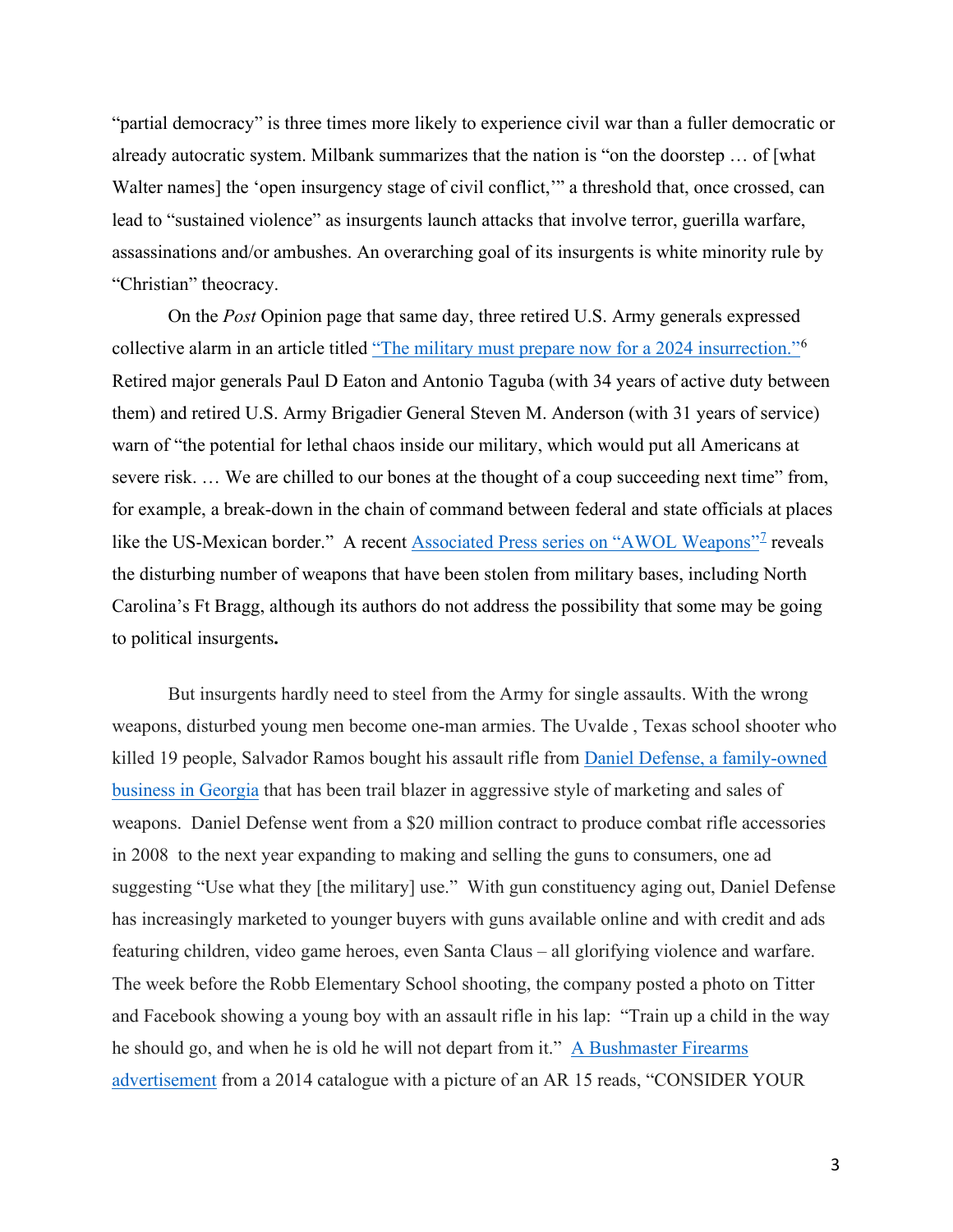MAN CAR REISSUED," and in small print: "If it's good enough for the professionals it's good enough for you."

Disenfranchised communities have historically not been well served by the Central Intelligence Agency or the U.S. military, and the idea that "our democracy is at stake" in the next two years begs the question of how much democracy Black and brown communities in the United States have ever had. Certainly, here in North Carolina, "democracy" varies by region, by county, and at times by the side of the tracks. The fact that the franchise was not provided fully to African Americans until the Voting Rights Acts of 1964 and 1965 underlines the fact that electoral democracy in the United States is a quite recent and vulnerable thing. Frequent references to the Confederacy during and since the Insurrection suggest that the question of "civil war" in the United States is as much about the unfinished issues from the 1861-1865 war as it might be about a possible next conflict. All reveal the "hinge of history" on which discussions of civil war, and possibly our futures, still swing.

#### **The Oath Keepers' view from the street**

 Any narrative of the jaw-dropping event on January 6, 2021 unfolds not only forward to developments since the Capitol attack, but also backwards, as we construct more of the story of how it happened.<sup>[8](#page-27-4)</sup> An understanding of the alleged conspiracy's scope grows with new indictments from the Department of Justice, excellent investigative journalism, and new revelations from the House of Representatives' Select Committee, which plans to present the full array of its findings beginning in June. The story first unfolds from the street, following the mob led by cohorts of paramilitary foot soldiers into the halls of power. By January 19 2021, federal indictments had begun to argue that the vanguard of January 6, 2021 "Make America Great Again" mob were white supremacist and antigovernment militias, including the leaders of prominent far-right groups, the most prominent the Oath Keepers (hailing mostly from military and police) and the Proud Boys (mainly street fighters). [Twenty-two of the defendants](https://www.justice.gov/usao-dc/capitol-breach-cases?combine=North+Carolina) charged in federal court related to crimes committed during the Insurrection are from North Carolina.[9](#page-27-5)

 In the federal indictment narrative on this plan to be armed and ready, [North Carolinians](https://www.washingtonpost.com/context/u-s-v-thomas-e-caldwell-defense-motion-for-release/907def64-5ae5-4355-8422-d617386bfd48/)  [were central.](https://www.washingtonpost.com/context/u-s-v-thomas-e-caldwell-defense-motion-for-release/907def64-5ae5-4355-8422-d617386bfd48/) <sup>10</sup> The first mention in federal indictments of the crime of plotting to overthrow the government came on January 12, 2022, when the Justice Department issued a [sweeping](https://www.justice.gov/opa/pr/leader-oath-keepers-and-10-other-individuals-indicted-federal-court-seditious-conspiracy-and)  [indictment for eleven Oath Keepers](https://www.justice.gov/opa/pr/leader-oath-keepers-and-10-other-individuals-indicted-federal-court-seditious-conspiracy-and) on nineteen counts including "Seditious Conspiracy," with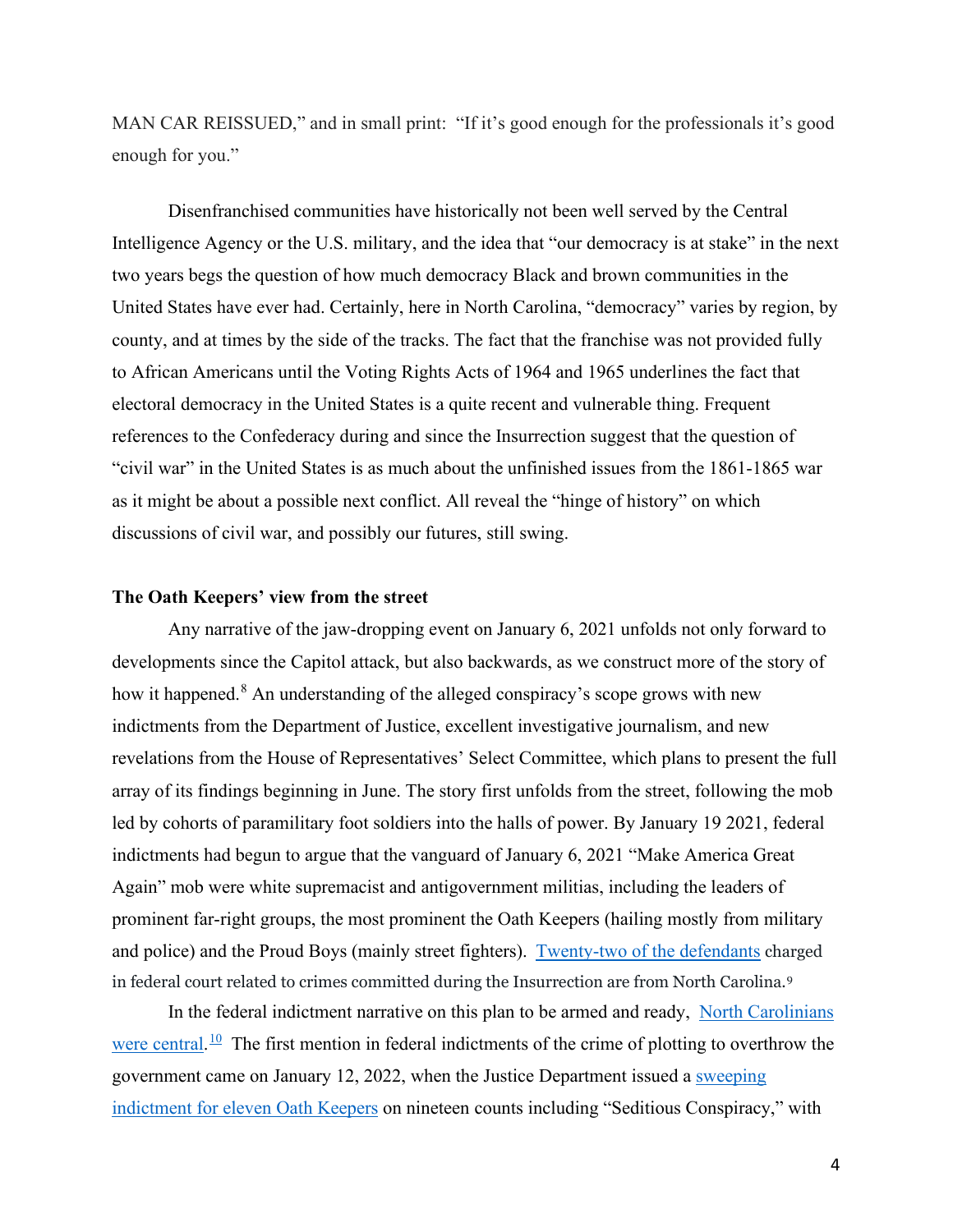founder and leader Elmer Stewart Rhodes III leading the list.<sup>[11](#page-28-1)</sup> The indictment traces Rhodes' leadership from two days after the 2020 election through the aftermath of January 6. "We aren't getting through this without a civil war," Rhodes declared over encrypted chat on Nov 5, 2020, setting off a cascade of secondary messages to Oath Keepers across the country who their own communications show began recruiting, training, and planning.

According to the indictment, the overall plan of the Oath Keepers on January 6 was to establish "QRF," or quick reaction forces, that would "stay on the outside [of the Capitol] fully armed" and ready to go in when Trump would declare an Antifa Insurrection and invoke the Insurrection  $Act^{12}$  $Act^{12}$  $Act^{12}$  to "call us in as the militia." In a notable irony, President Trump first [considered using the Insurrection Act](https://www.nytimes.com/2021/06/25/us/politics/trump-insurrection-act-protests.html) in the summer of 2020 against people protesting the police killing of George Floyd, the opposite of its modification in 1871 to allow the federal government to protect African Americans against Klan violence.<sup>13</sup> By J6, the idea of using the act during the presidential inauguration appealed not only to Rhodes and other extremists but to "Trump and people close to him," according to the *[Washington Post.](https://www.washingtonpost.com/national-security/stewart-rhodes-insurrection-act-trump/2022/01/23/fa009626-7c47-11ec-bf02-f9e24ccef149_story.html)* [14](#page-28-4) But both Trump and Rhodes had shockingly bad intel on Antifa and the Movement for Black Lives, neither of which ever showed up for the anticipated battle. This absence was one factor in the increasingly angry mob that met little resistance and had full access to the U.S. Capitol.

 By its account on January 5, 2021, U.S. Navy veteran Thomas Caldwell sent to OK comrade and former U.S. Marine Donovan Crowl a Facebook message: "Oath Keeper friends from North Carolina are taking commercial buses up early in the morning on the  $6<sup>th</sup>$  and back the same night. Paul will have the goodies [in separate transport] in case things go back and we need to get heavy." Caldwell also messaged Army veteran Jessica Watkins that a bus of 40 additional people from North Carolina would arrive separate from "Paul" [also referenced as "Person 3"] so that "the boys don't have to schlep weps on the bus." The Oath Keepers assembled on the morning of January 6 anticipating "a bloody and desperate fight," a "massively bloody revolution against them," in Rhodes' words. By federal accounts in early indictments, the North Carolina Quick Reaction Force contingents were ready to board boats to ferry the "heavy weapons … across the Potomac to our waiting arms," in Caldwell's words. In May of 2021, Journalist [Jordan Green reported](https://www.rawstory.com/quick-reaction-force/) on a filing in Thomas Caldwell's case cited a message from "Person Three": "My sources DC working on procuring Boat transportation as we speak."<sup>[15](#page-29-0)</sup>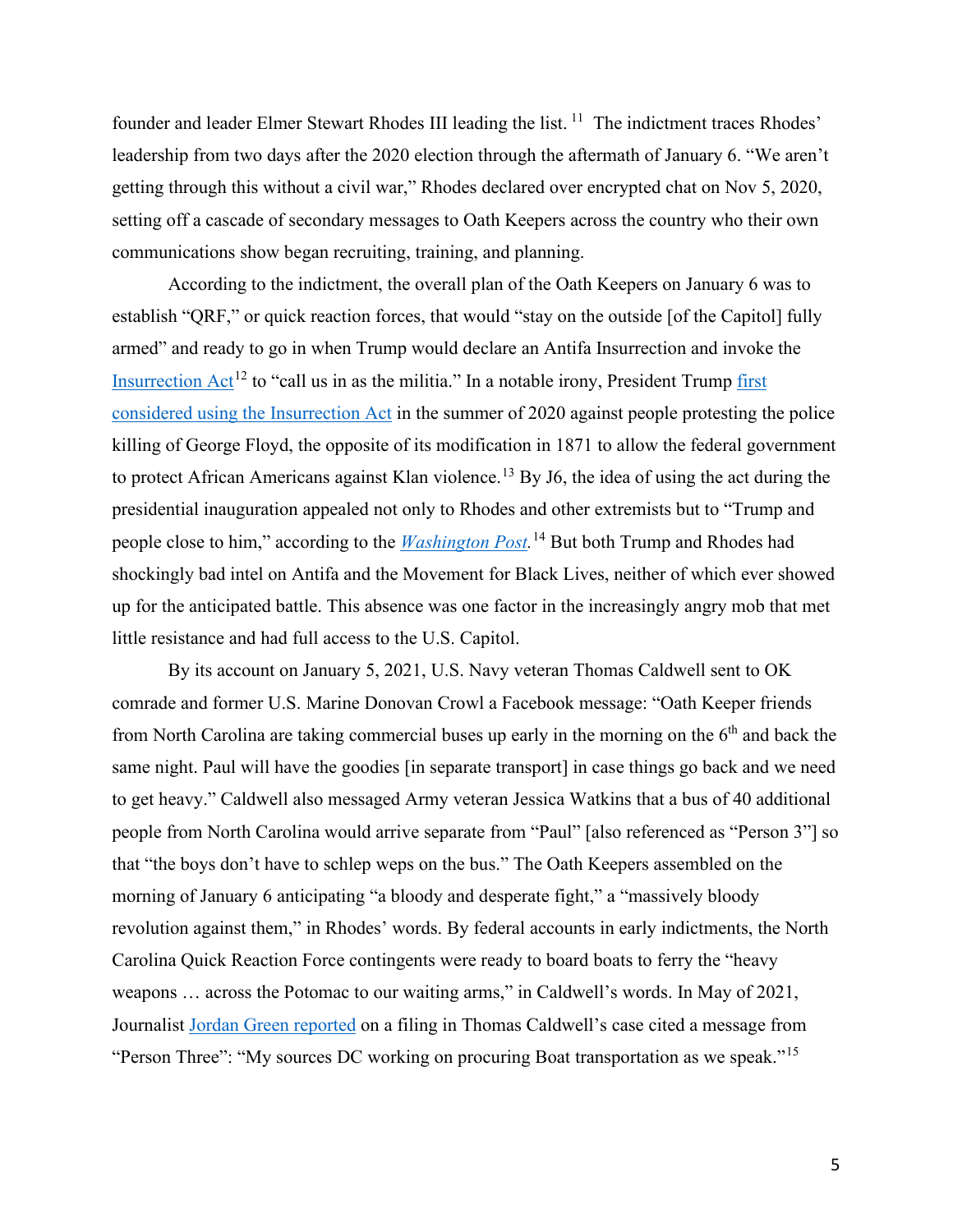None of these North Carolina Oath Keeper contingent from Columbus County for the QRF have been named in indictments.

This federal narrative was challenged by investigative journalist Nate Thayer in his [recently published first article](https://natethayer.substack.com/p/guns-bad-attitudes-and-cheap-whiskey?s=w) of a three-part series, the result of an eleven-month investigation into the North Carolina and Florida Oath Keepers' Quick Reaction Forces. Thayer claims that the mysterious "Person 3" from early indictments is Paul Stamey, a 66-year-old disabled Marine veteran from Cabarrus County, NC. Thayer's piece draws on extensive interviews with Stamey and forty other Oath Keepers, almost all "off the record" assertions of their innocence. The main corroboration provided by Thayer is time-stamped photos from the security camera of the Comfort Inn in Arlington where both groups stayed, intended to support claims that North Carolina and Florida Oath keepers were not armed commandoes on standby to assault the Capitol, nor were they coordinated in a way that constitutes "conspiracy." Rather, Thayer writes, Stamey stayed behind in his motel room to keep watch over the private weapons brought in a separate van as the rest of the OK group went to DC where gun laws were stricter, as did "Kane," the Florida Chapter's QRF keeper of the weapons in the motel.

 Stamey told Thayer that when he saw the mayhem at the Capitol on tv, he called Douglas Smith, the Chapter's President, and five other leaders of the group and "and ordered them to turn around, return to the charter bus, and immediately leave Washington." By 4 pm on January 6, by this account, they had departed the Comfort Inn for home. On January 7, Smith wrote to the head of the NC Sheriff's Association, saying "all NC Oath Keepers are beyond furious" over the attacks on Capitol police and announced a "rebrand" around the group's mission as supporting law enforcement in all 100 counties of the state under the name of North Carolina State Defense Force. Smith's relationship to the organization [continues to be ambiguous,](https://triad-city-beat.com/three-indicted-conspiracy-capitol-insurrection-oath-keepers/) but progressive activists in Raleigh have sighted NCSDF patches on protestors.<sup>[16](#page-29-1)</sup> Thayer also challenges Thomas Caldwell's testimony against "Person Three" as that of a "blowhard." Person Three has yet to be identified in federal indictments, and the multiple [superceding indictments of participants like](https://www.justice.gov/usao-dc/case-multi-defendant/file/1369071/download)  [Laura Steele](https://www.justice.gov/usao-dc/case-multi-defendant/file/1369071/download) drop out mention of Person Three and Thomas Caldwell, and play down the QRF as they focus on the Oath Keeper leader Stuart Rhodes.<sup>[1](#page-5-0)[17](#page-29-2)</sup>

 Whether or not Stamey and his elderly Florida QRF counterpart merely stayed in the rooms to tend the weapons, the situation at the US Capitol did involve violent attack with a

<span id="page-5-0"></span>1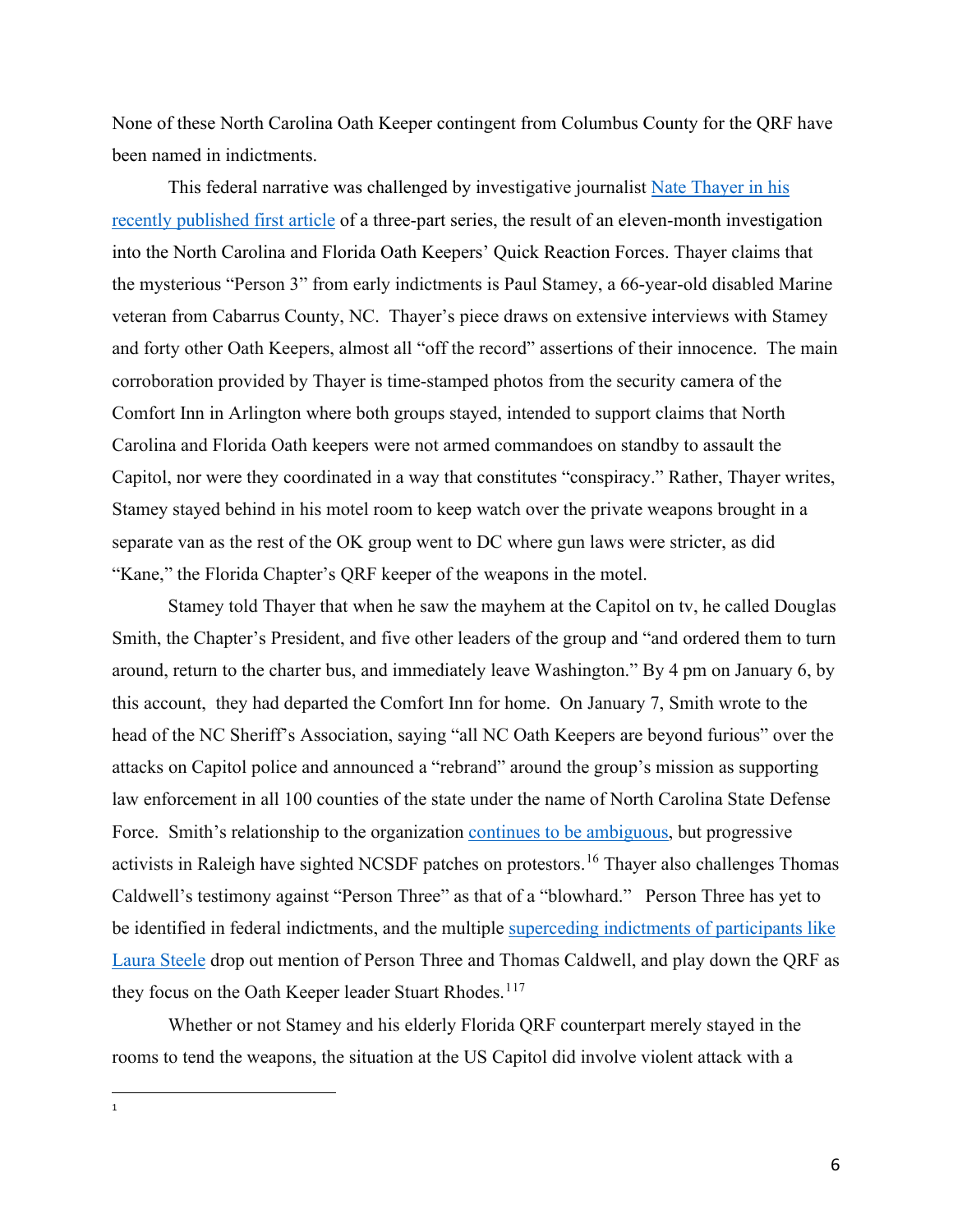remarkable array of weaponized items and was influenced by trained militia-type members, including Proud Boys and Oath Keepers.

By April 4, 2022 Charles Donohoe, Proud Boy leader from Kernersville, NC turned [state's evidence](https://www.justice.gov/opa/pr/leader-north-carolina-chapter-proud-boys-pleads-guilty-conspiracy-and-assault-charges-jan-6) in return for cooperating with the government's ongoing investigations. The [original indictment](https://www.justice.gov/usao-dc/case-multi-defendant/file/1492996/download) asserts that Donohoe was a "fourth-degree member of the Proud Boys," the organization's "highest rank," who had been involved in DC altercations in December. "Donohoe knew and understood that some members of the Proud Boys – known internally as the 'rally' boys—would resort to unlawful conduct to achieve an objective" (2). The PB national leader "Enrique" Tarrio had recruited him to join the organization's "Ministry of Self Defense" (MOSD), a new chapter of select "rally boys" focused on "planning and execution of national rallies," including January 6 for which Donohoe was part of the "regional leadership." After Tarrio was arrested in early January for burning a BLM banner in a December action, Donohoe decided to go to DC as "boots on the ground" because of the leadership void from Tarrio's absence.

 On J7, he met with the New MOSD Members Group at the Washington Monument at 10 am, then a "group of 100 or more Proud boys" marched towards the west side of the Capitol grounds. Donohoe understood that his superiors Ethan Nordean and Jospeh Biggs (not from North Carolina) were "searching for an opportunity to storm the Capitol," which came after the Joint Session to approve Presidential electors began, the indictment asserts. The large gathered crowd "breached the barriers and advanced onto Capitol grounds," as Donohoe followed Nordean and Biggs, throwing two water bottles at police and grabbing a stolen riot shield from PB Pezzola for a picture (apparently returning it). Donohoe, the indictment states, pushed up the stairs in a crowd that "overwhelmed law enforcement who were attempting to stop their advance," but Donohoe "eventually succumbed to pepper balls that had been deployed by officers" and went back to a hotel. (It is notable that the entire battle at the Capitol involved no gunfire except the one shot that [killed veteran Ashli E. Babbit](https://www.npr.org/sections/insurrection-at-the-capitol/2021/01/07/954446008/authorities-identify-woman-killed-by-police-during-u-s-capitol-rioting) as she sought to force her way through a window into the House chamber.)

Allegedly, the Capitol was not the only federal building in PB attack plans. A March  $8$ , [2022 federal indictment](https://www.justice.gov/opa/press-release/file/1480891/download) of national leader Tarrio included reference to a "1776 Returns" document, which laid out a plan for at least 50 people to "surveil and storm" six House and Senate buildings and the Supreme Court.<sup>[18](#page-29-3)</sup> As the [New York Times](https://www.nytimes.com/2022/03/14/us/politics/enrique-tarrio-jan-6-document.html) summarized, this new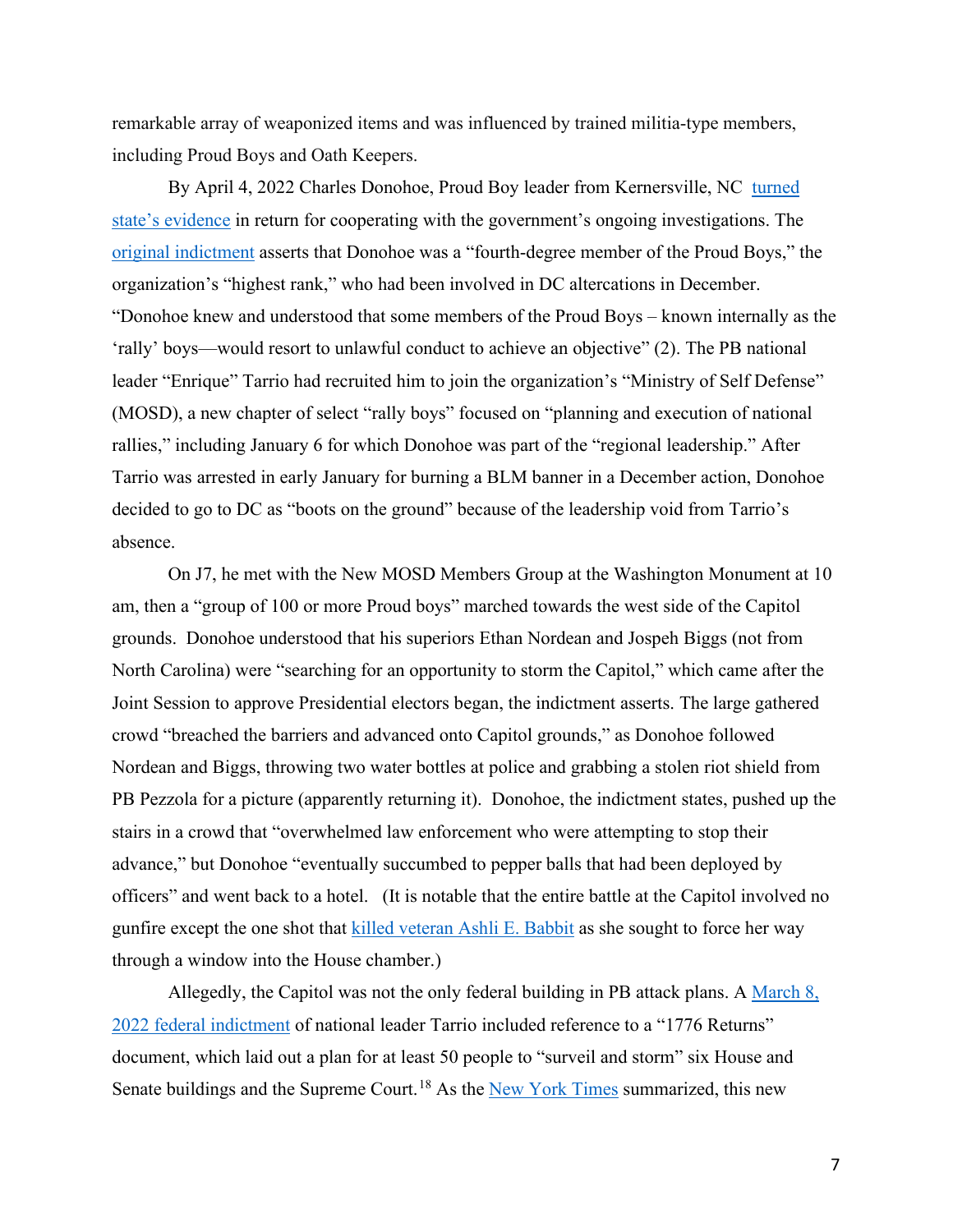indictment "adds substantial new details about the scope and complexity of the plan" on J6, with the caveat that Tarrio is not accused of using the document to guide the attacks or of sharing it with other indicted Proud Boys including Donohoe of Kernersville.<sup>[19](#page-29-4)</sup>

 As we described in [our previous report,](https://scalawagmagazine.org/2021/03/blueprint-nc-report/) North Carolinian Laura Lee Steele, 52, a former police officer from of Thomasville, was also in the Capitol melee with her brother Graydon Young, 54, a Florida Oath Keeper through whom Steele had joined the highly active Florida chapter. The siblings drove up to DC from the High Point area in a van "with others known and unknown" – in other words, not with the Columbus County contingent led by Smith. The Florida connection got Steele into the "stack" of "eight to ten individuals in paramilitary equipment aggressively approaching an [eastern] entrance to the Capitol building … moving in organized and practiced fashion and forcing their way to the front of the crowd."<sup>20</sup> Steele has been listed in [seven superceding indictments](https://www.justice.gov/usao-dc/case-multi-defendant/file/1471076/download) (e.g., in which charges were increased or clarified) on seven counts since last year.)

# **So how** *many* **"committed insurgents' in North Carolina?**

 The Oath Keepers and the Proud Boys active in storming the Capitol are, in military terms, the "tip of the spear," those who do the "first and most meaningful action in an offensive," its purpose to deliver "the sudden and overwhelming use of combat force to pierce an enemy's first line of defense."[21](#page-29-6) How prevalent are these groups in North Carolina, and how dangerous?

There are two ways into these questions.

 To assemble a profile of the 700+ people then-indicted for J6, *Atlantic* [writer Barton](https://www.theatlantic.com/magazine/archive/2022/01/january-6-insurrection-trump-coup-2024-election/620843/)  [Gellman](https://www.theatlantic.com/magazine/archive/2022/01/january-6-insurrection-trump-coup-2024-election/620843/) turned to the work of Robert A. Pape, who is at 61 a "leading scholar on the intersection of warfare and politics" currently serving as Director of the University of Chicago Project on Security and Threats (CPOST).<sup>[22](#page-29-7)</sup> Pape and his colleagues set out to determine the relevant demographics and the animating political beliefs of the insurgents. What they found proved contradictory to the reigning explanation of extremist violence in the United States – which of late has been understood as the lone wolf, or as small cells of individuals working independently. As an example of a "lone wolf," think [Dyllan Roof at the Emanuel African American Episcopal](https://www.npr.org/2020/06/17/878828088/5-years-after-charleston-church-massacre-what-have-we-learned)  [Church](https://www.npr.org/2020/06/17/878828088/5-years-after-charleston-church-massacre-what-have-we-learned) in Charleston, SC, who opened fire during a prayer meeting on June 17, 2015, killing nine peaceful churchgoers in order to start a "race war."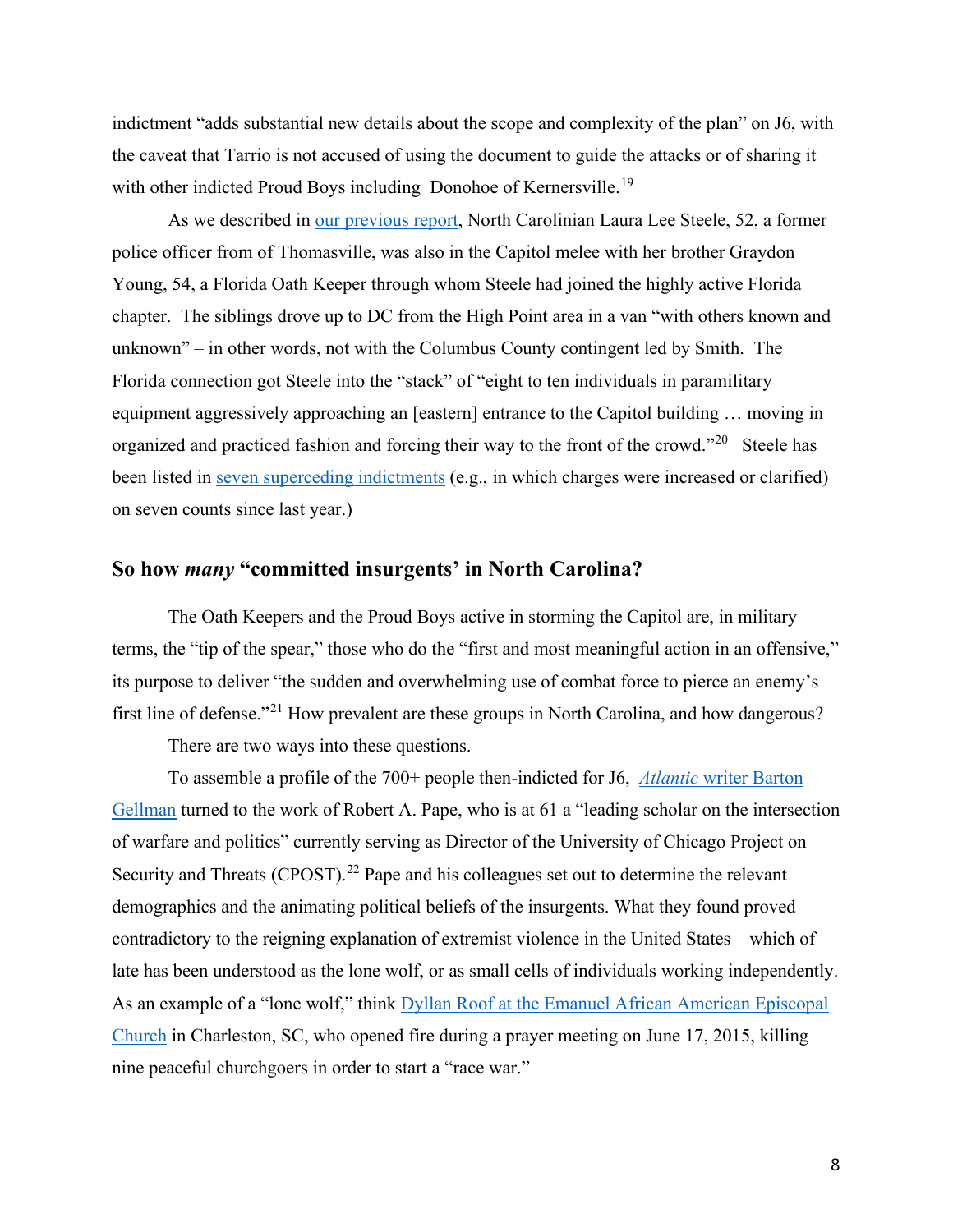In terms of age, those in the insurrectionist cohort were not in their 20s and 30s, as in previous decades of such far-right activity. The average age for J6 was 41.8 years old. Economically, they were not predominantly struggling financially – only 7 percent were jobless, and more than 50 percent were white collar or business owners, "doctors, architects, CEOs, [or] State Department officials." Nor were the vast majority affiliated with known extremist groups such as Proud Boys, Three Percenters, and Oath Keepers. Of those charged with crimes stemming from January 6, only 1 in 7 had those ties, 6 out of 7 had no ties at all. This information seems to confirm Kathleen Belew's analysis that J6 "was not designed as a mass casualty attack but rather as a recruiting action."<sup>[23](#page-29-8)</sup> But, as we have argued, "tip of the spear" operations often depend on smaller numbers of "special ops" who are trained to do efficient, maximum damage for branches of the US military and in sheriff's departments and city police departments across the country. (Remember [Breonna Taylor's death in Louisville](https://www.nytimes.com/article/breonna-taylor-police.html) when police raided the wrong apartment in "poor planning and wreckless execution.")

 Pape and his CPOST colleagues found that the only shared characteristic of the insurrectionists was that they did *not* come from places with an outpouring of support for Donald Trump: "Counties won by Trump in 2020 [were] less likely than counties won by Biden to send an insurrectionist." In fact, "the higher the share of Trump voters in a county, the fewer the insurgents." More rural areas sent fewer insurgents than more densely populated ones. The chief difference CPOST found: insurgents were "more likely to come from a county where the white share of the population was in decline."

 CPOST also ran national opinion surveys to assess the extent to which Americans shared insurrectionists' beliefs. They found that 4 percent of US people "don't trust the election results" and would join protests "even if I thought the protest might turn violent." A second poll asked if respondents thought that the 2020 election "was stolen from Donald Trump" and that Biden is "an illegitimate president" so that "the use of force is justified to restore Donald Trump to the presidency." Eight percent of respondents agreed that violence was justified. The only other statement on the CPOST poll that "won overwhelming support among the 21 million committed insurrectionists"? Two-thirds agreed that "African American or Hispanic people in our country will eventually have more rights than whites," echoing the "Great Replacement" white fears from the beginning of the  $20<sup>th</sup>$  century.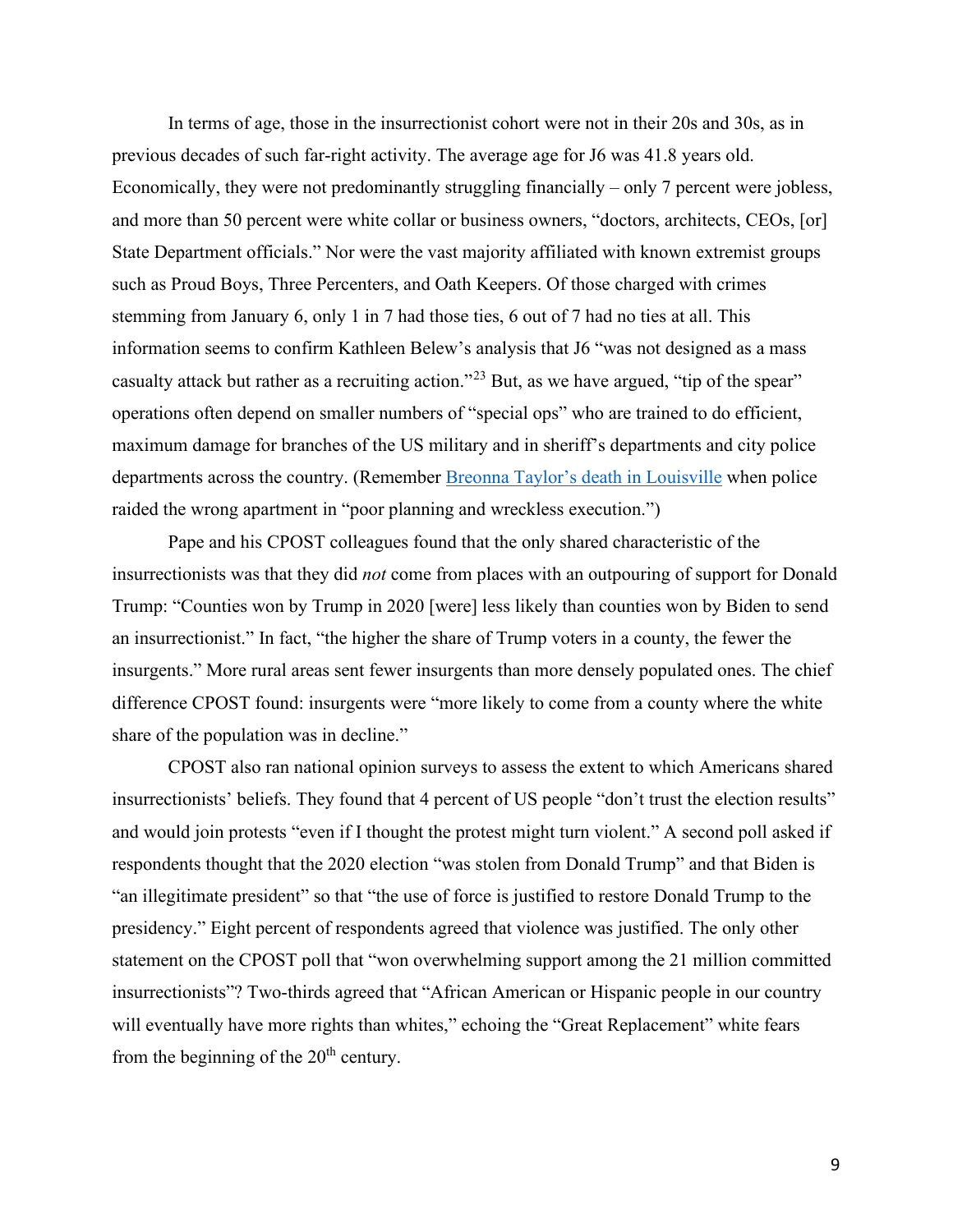The dangers of "White replacement" beliefs were most recently and brutally on display when on May 14, 2022, a 18 year-old white supremacist [Payton Gendron opened fire](https://www.washingtonpost.com/politics/2022/05/25/buffalo-race-war-invasion-violence/) in the TOPS supermarket in Buffalo killing ten Black people and injuring three others. His intent was "to spread awareness to my fellow Whites about the real problems in West is facing and to encourage further attacks that will eventually start the war that will save the Western world [and] save the White race."

 Of course, such figures as CPOST presents mean that 96 percent of Americans polled would *not* join potentially violence protests, and 92 percent of Americans do *not* justify the use of force. These are huge majorities to celebrate. But four percent of the population is 10 million American adults. Eight percent is 21 million people, whom Pape called "committed insurrectionists." These are *not* lone wolves or a few armed men in cells. They are a private army at the ready, as the aforementioned three retired generals testified. We should take them seriously. Pape concludes: "This really is a new, politically violent mass movement [in the United States]. This is collective political violence" (Gellman, 31). The vast majority of people in North Carolina surely do not want such violence.

#### **"White alones" in NC**

How might Gelman's estimates of "committed insurrectionists" play out in North Carolina. According to the 2020 census, the total population of North Carolina is 10,551,162, a change in population of 1,015,679 people over 2010, more than  $+$  9.5 percent over the past decade. Those 18 years old and over make up 78.1 percent of the population, or 8,240,457 people. Making very rough extrapolations from what Gellman suggests as guidepost demographics from the 2020 North Carolina census figures, four percent of those 18 and older in North Carolina is 329,618 residents; 8 percent is 659,237. These would be what Pape suggests are "committed insurrectionists," a very large and active number. In another measure, in the [2020 Presidential election,](https://ballotpedia.org/Presidential_election_in_North_Carolina,_2020) 2,758,775 North Carolinians voted for Trump in 2020, or 49.93 percent of total NC voters; 2,684,292 voted for Biden, 48.6% of the vote.<sup>[24](#page-29-9)</sup>

CPOST data found that most consistently, insurgents came from counties with white populations in decline. What counties might these be? As a quick overview from the [US Census](https://www.census.gov/quickfacts/fact/table/NC)  [Bureau website](https://www.census.gov/quickfacts/fact/table/NC) of such an overlay, overall North Carolina in 2010 had 65.3 percent "white alone" (not Hispanic or mixed race) residents, with a decrease in 2020 to 60.5 percent or 4.8 percent decline at the state level. Columbus County, to which many Oath Keepers returned on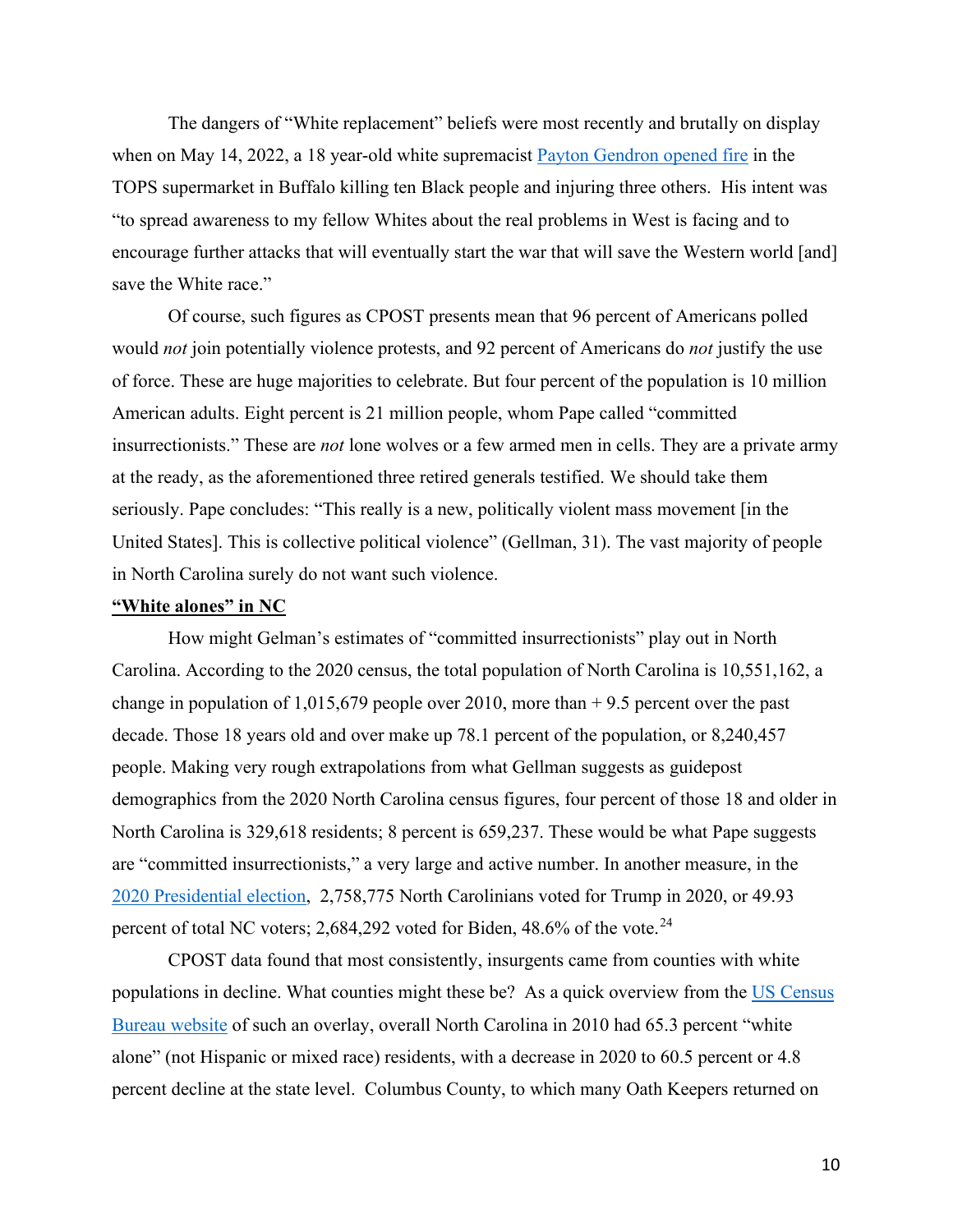J6, had 59.3 percent "white alones" in 2020 (down from 60.4 percent in 2010 for -1.1 percent over the decade) and 28.8 percent African Americans in Columbus in 2020, down from 30.3% in 2010. Wake County, at 57.1 percent white alones in 2020, was down from 62.2 percent in 2010, for -5.1 percent of white alones over the decade and a rise in Asians and Latino/Hispanic residents. Richmond County fell from 58.7 percent white alones to 55 percent over the decade. <sup>25</sup>

 Other counties with decreases in white population include; Scotland, by 4.2 percent; Pasquotank, by 1.8 percent (from 55 to 53.2) percent; and Duplin, -1.7 percent. These counties might be places to keep an eye on in coming years. Counties with very high percentages of "white alones" include Ashe, Mitchell, Clay, Madison, and Yancey measured as part of Census [Bureau summaries of Racial and Ethnic Diversity](https://www.census.gov/library/visualizations/interactive/racial-and-ethnic-diversity-in-the-united-states-2010-and-2020-census.html) of counties with 90% or above. Counties with white alone populations below 50% include Guilford, Durham, Mecklenburg, Cumberland, Hoke, Scotland and Robeson, perhaps counties where some white people might increasingly fear a loss of power.<sup>[26](#page-30-0)</sup>

As a second measure of "committed insurgent" presence in North Carolina: how these CPOST demographic statistics match the 900+ Oath Keeper names from a membership list hacked and published last September. On September 27, 2021 an anonymous group claiming to have hacked the Oath Keepers website passed the 5GB of national information on to the journalist and transparency collective [Distributed Denial of Secrets.](https://ddosecrets.com/wiki/Distributed_Denial_of_Secrets) The hack included chats logs, membership rolls, donation receipts, and other information about the Oath Keepers. While the data largely dates from July 2020 to October 1, 2021, the NC entries go back to 2012**.** The current status of individuals on the list is less than clear – some purchased lifetime memberships, others are listed as "expired," some may have died. The post on DDOS made much of the material available to the general public, but the member list and donors was only provided to journalists and researchers. They have mined the national list to find, for example, 133 ties to U.S. [military,](https://www.adl.org/blog/data-leak-appears-to-reveal-133-oath-keepers-with-ties-to-us-military) deduced through the suffix ".mil" in members' emails<sup>[27](#page-30-1)</sup>, 48 state and local [government officials](https://www.propublica.org/article/oath-keepers-in-the-state-house-how-a-militia-movement-took-root-in-the-republican-mainstream) nationally,<sup>[28](#page-30-2)</sup> and the membership of [NC House](https://www.rawstory.com/keith-kidwell-nc-house/) deputy whip Rep. Keith Kidwell in 2012, six years before he was elected to represent Beaufort and Craven counties in the NC House in 2018.<sup>[29](#page-30-3)</sup>

 Recently, BPNC extracted from the complete file of over 35,000 Oath Keepers members the list of more than 900 individuals from the state, with name, address, email address, phone number, join date, and membership type. Our initial examination of this list gives us a glimpse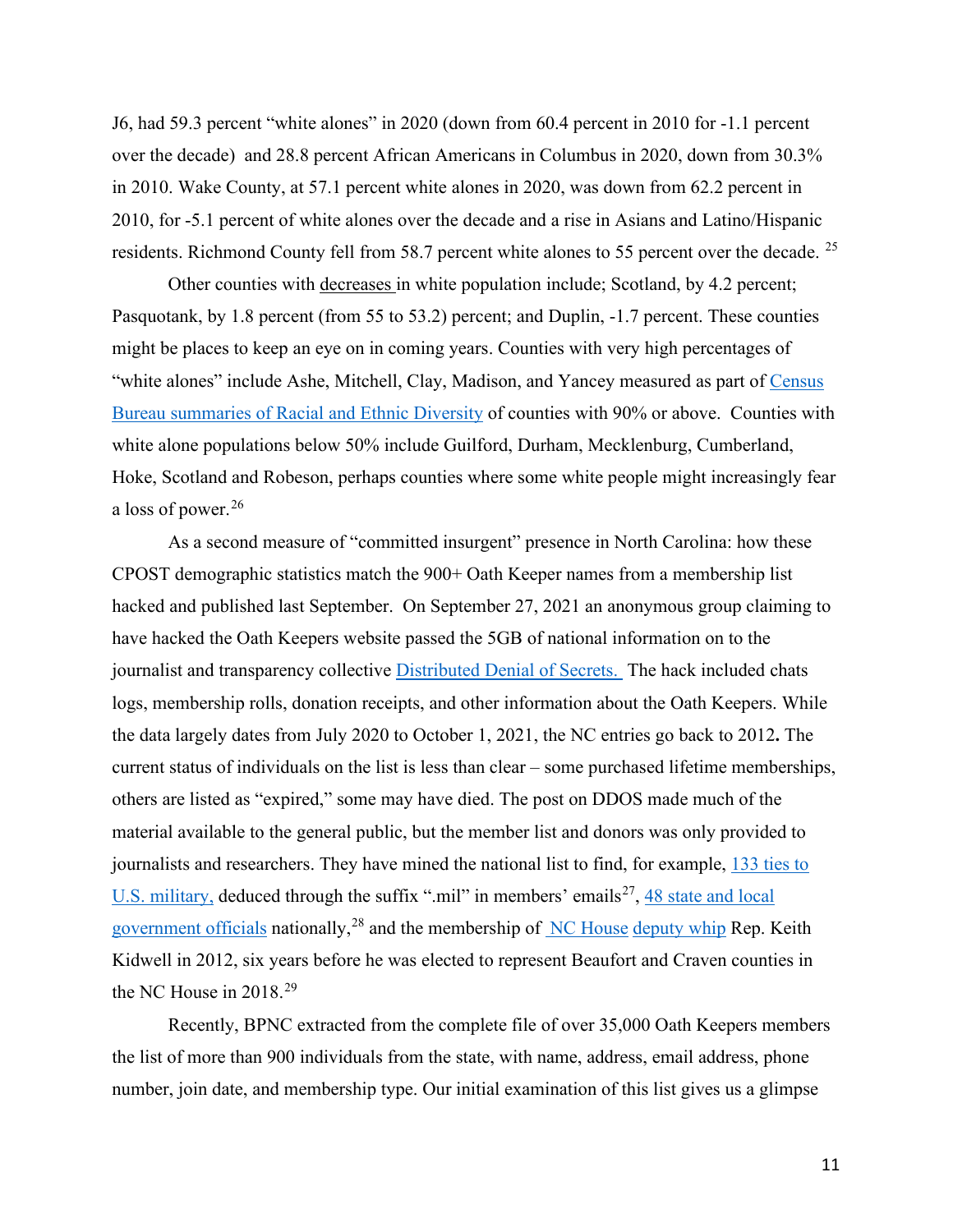into how the patterns discovered by Gellman map onto the NC Oath Keepers membership. It is important to recall that these numbers do not indicate *current* total numbers of members from these cities and towns, but the cumulative number of people who joined there between 2012 and 2021. Also, after the J6 Insurrection, many members quite or distanced themselves.

 The most obvious correlation is that, counter to popular stereotypes, NC Oath Keepers are much more likely to come from urban than rural areas. (That urban areas by definition have more population density is a chief factor here.) Major cities clocked more total representation: Charlotte had 48 members; Raleigh, 42; Fayetteville, 42; Wilmington, 27; Jacksonville, 20; Greensboro, 19; Winston-Salem 14; and Asheville, 12. Durham and Chapel Hill had only 6 each. The smaller cities with larger numbers of Oath Keepers during this period are also notable: Hickory, 19; Gastonia, 13; Goldsboro, 12; Hendersonville, 12; Huntersville, 12; and Angier, 11.

Secondly, there is significant representation from North Carolina's military bases and the communities around them. Goldsboro, home of Seymour Johnson Air Force Base, had 12 members; Jacksonville, adjacent to the U.S. Marines Camp Lejeune had 20. Ft. Bragg itself had 7 members; Cherry Point and Havelock (near Lejeune) had 12 between them. The rest of the OK list was spread more thinly across small and medium towns across NC counties.

A startling section of the OK spreadsheet was the column with each member's "skills, experience, desired roles, etc." The most specific offerings often came from places near military installations with skills involving possible the "tips of the spear." Here is a small sample: From Camp LeJeune (joined January 9, 2013): "…. spent four years (2006-2009) as a Close Quarters Battle Instructor for Marine Security Forces.... currently an instructor at the 10<sup>th</sup> Marines Artillery Training School teaching section chief courses for M777 Howitzer and Mortars." From Candor: "My first aid training from years in the Army is still in my mind.... I have a Glock 19 and I am very proficient with it. I have also trained with a Police Officer friend on sniper shooting, although I do not own a weapon for use in sniper shooting…. could be an asset in that area." Charlotte (no date): "Am still active in the shooting sports. Am still willing to lay my life on the line to defend the COTUS [Constitution of the United States]. Am good field leader with lots of camping, hiking, experience. Know the mountains of NC very well." (no date) Charlotte (joined February 11, 2013): "Lifetime NRA Member. Firearms collector. Owner of title 2 firearms [these include machine guns; and destructive devices such as grenades, rockets, mortars and rocket launchers]. Tea Party Member. NRA certified Police Firearms Instructor.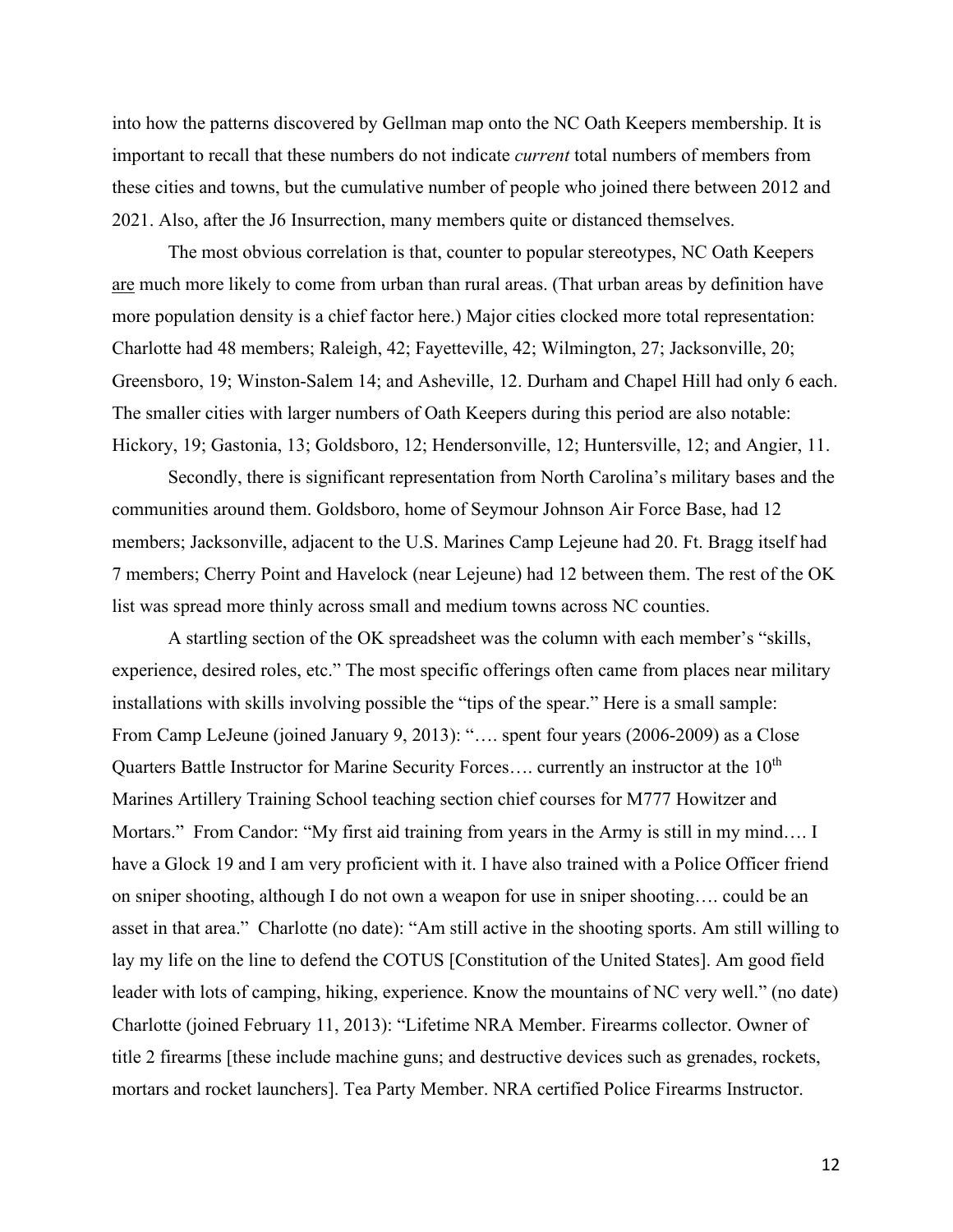Hold AAS in Police Science. Police experience mainly in narcotics, street gangs and surveillance." Charlotte (no date): "Unconventional warfare, Small Unit tactics, Communications Analysis, Survival skills … small livestock, goats, sheep, rabbits and chickens."

 In an apparently unrelated matter, The US Attorney's Office for the Eastern District of North Carolina on January 31, 2022 issued [an indictment against Christopher Arthur,](https://www.justice.gov/usao-ednc/pr/north-carolina-man-arrested-instructing-others-making-and-using-explosives) a Duplin County man living in Mt Olive, for "teaching another individual how to make and use an explosive, knowing that the individual intended to use that instruction in the attempted murder of federal law enforcement." The same court documents revealed that another individual who "was attempting to organize and recruit for a militia group and was preparing to engage against the United States Government" was "shot and killed following a two-hour police pursuit and an exchange of gunfire."

The deceased had received instruction [at Tackleberry Solutions](https://tackleberrysolutions.com/) in Mt Olive in March of 2020, Arthur's business whose web page advertises: "We teach wartime military tactics for home defense."

# **2010 REDMAP Gerrymandering and the Enemy Within**

 The ground troops of Tarrio's Proud Boys and what Oath Keeper leader Rhodes hoped would be a "massive bloody revolution" went into action at the Capitol on January 6 as the "tip of the spear." At the same time, a related part of the drama played itself out first at President Trump's noon rally, then inside the Oval Office to which Trump and his staff retreated. The firebrand rhetoric and precipitous actions of North Carolinians Mark Meadows, by then Trump's Chief of Staff in the Oval Office, and NC Rep. Madison Cawthorn, who spoke at the rally, were joined at the hip. This generation-spanning twosome was made possible by the redistricting process of 2010 that brought into Congress the Tea Party/Freedom Caucus cohort and paved the way for increasingly extreme politicians and politics. PROJECT REDMAP's gerrymandering resulted in state legislative and Congressional districts that provided safe petri dishes for white minority rule and unbalanced elected officials for whom laws that they broke did not seem so important as their own ginned up claims of the illegality of Others.

Our state was *RatF\*\*ked*, the title of David Daley's book on "the secret plan to steal America's democracy" lays out.<sup>[30](#page-30-4)</sup>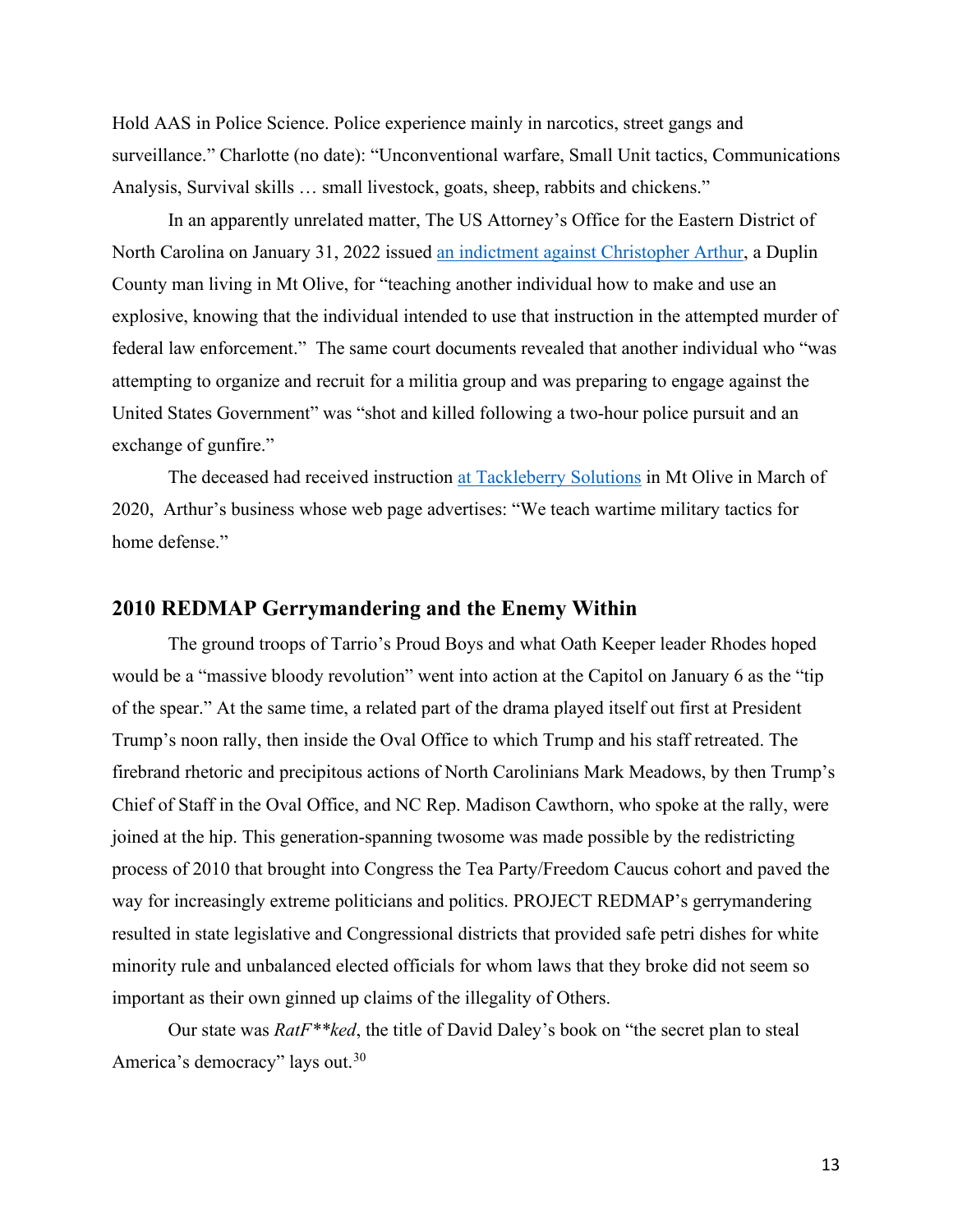The Southern Strategy

 By 1970 after victories of the civil rights movement to end Jim Crow, the radical right mobilizing within a major political party identified its solution to maintaining white control in what its operatives called the Southern Strategy. This strategy sought to reconsolidate white supremacist control through white backlash. The 2010 gerrymandering PROJECT REDMAP drew directly on Nixon operative Kevin Phillips. Phillips explained in a [1970 New York Times](https://www.nytimes.com/packages/html/books/phillips-southern.pdf) [interview:](https://www.nytimes.com/packages/html/books/phillips-southern.pdf) "The more Negroes who register as Democrats in the South, the sooner the Negrophobe whites will quit the Democrats and become Republicans. That's where the votes are."[31](#page-30-5) [He would elaborate in 1981:](https://www.youtube.com/watch?v=X_8E3ENrKrQ) "You start out in 1954 by saying, N\*\*\*\*\*, n\*\*\*\*\*, n\*\*\*\*\*." By 1968 you can't say "n\*\*\*\*"—that hurts you. Backfires. So, you say stuff like forced busing, states' rights and all that stuff."[32](#page-31-0) 

 In the 1990s, another infamous political operative, Lee Atwater, understood that the minority-majority seats called for in the Voting Rights Act would concentrate white votes in surrounding districts (Daley, 36). Heading up George H.W. Bush's presidential campaign, Atwater devised dirty-tricks racist tactics that helped generate the elder Bush's victory. In 1992, following Atwater's playbook, Republican-controlled legislatures began to pack Black voters into tight and bizarrely drawn districts that left the surrounding areas increasingly white. This strategy increased Black representation—thirteen new African Americans in Congress in 1992 contributed to a Black Caucus of sixteen members, the largest Black representation since Reconstruction. But the strategy also increased the percentage of white Republican elected officials. By 1994, Republicans controlled the U.S. House of Representatives for the first time since Reconstruction, guided by House Speaker Newt Gingrich's regressive [Contract with](https://www.britannica.com/event/Contract-with-America)  [America.](https://www.britannica.com/event/Contract-with-America) The hardening of districts along partisan lines made voters increasingly more predictable and increased growing political divisions.

 In 2008 after GW Bush's failures--in the war in Iraq, Hurricane Katrina response, and the 2008 financial crash--Obama carried the swing or formerly Republican states of North Carolina, Virginia, Florida, Ohio, Colorado, Nevada, and Indiana to win the Presidency and both houses of Congress. The results were hailed as a "possible new supermajority" with a potentially "unbreakable" multiracial Democratic coalition **(**Daley, xi-xii**).** But in other quarters, the victory of a first Black president was the "demographic time bomb" dreaded by white supremacists at least since the 1980s, if not the early 20<sup>th</sup> century, that signalled "the Great Replacement." In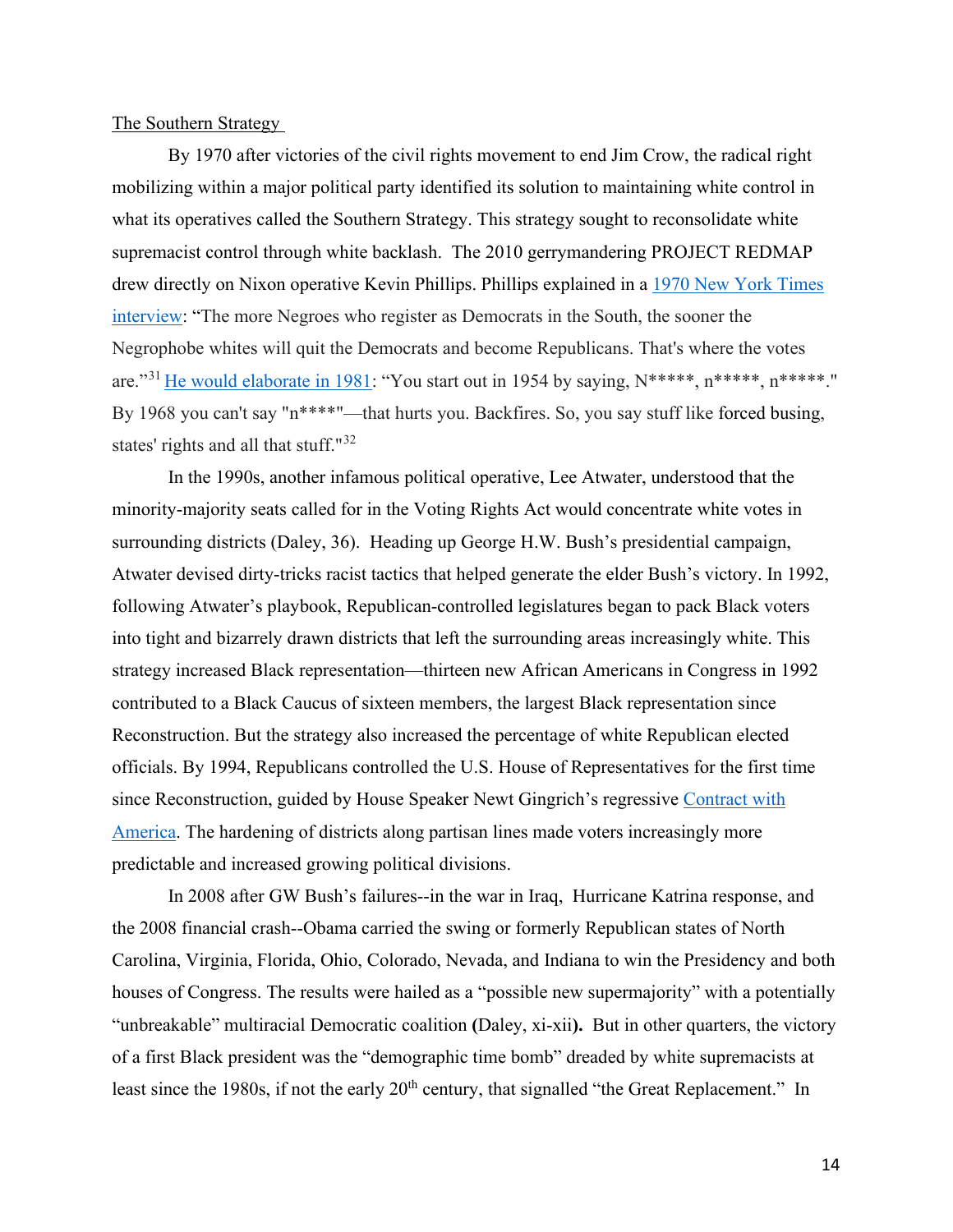response, PROJECT REDMAP was the 2009 brainchild of political operative Chris Jankowski in the wake of what seemed to be another transformative victory for racial inclusion made possible by the Voting Rights Act.

 For 2010 elections, Republican strategists did the math. As Daley explains, they focused on 107 state legislative seats in 16 states that they calculated could result in the ability to redraw district lines for nearly 190 Congressional seats. Jankowski raised \$30 million for the campaign. His massive intervention would come at the intersections of redistricting triggered by the 2010 census, white backlash to the first Black president, and massive cash infusions made possible by the January 2009 *Citizens United* decision, which allowed "dark [unreported] money" to be used by political campaigns as a form of "free speech" and the 14<sup>th</sup> Amendment guarantee of "equal protection." To cap it off, the latest computer technology sorted big data on voters with the Maptitude program, giving down-to-the-block precision on how shifts in lines would affect the demographics of a district. At the state level, Daley writes, it was "the biggest rout in modern history," with 700 new seats for Republicans in the 2010 elections. These helped constitute the legislatures that would draw the new lines for state legislatures and for Congressional district (xvii). REDMAP, in Daley's opinion, was "the most strategic large-scale and well-funded campaign ever to redraw the political map coast to coast, in the express goal of locking in [oneparty] control … for the next ten years" (xvi). The REDMAP PROJECT flipped legislatures and redrew Congressional districts in key states, putting North Carolina again in the cohort of "battlegrounds."

 In 2012, Obama won reelection, beating Mitt Romney by 3.5 million popular votes and in the electoral college. Nationwide, 1.4 million more U.S. voters voted for Democratic House candidates than for Republican ones. But because of REDMAP gerrymandering, Republicans gained a 33-seat advantage in Congress. In the states, Democrats also lost control of the upper chamber in Alabama, Maine, Minnesota, New Hampshire, New York, North Carolina, and Wisconsin. All except New York also lost control of the lower chambers, giving Republicans huge legislative control in those states. Colorado, Indiana, Iowa, Montana, Pennsylvania and Ohio flipped the upper chamber from blue to red as well.<sup>[33](#page-31-1)</sup>

 In North Carolina, \$2.2 million in new "dark money" donations from the conservative billionaires Charles and David Koch and NC millionaire Art Pope funded a storm of attack ads against key candidates. According to **BallotPedia**, in the 2010 NC legislative elections,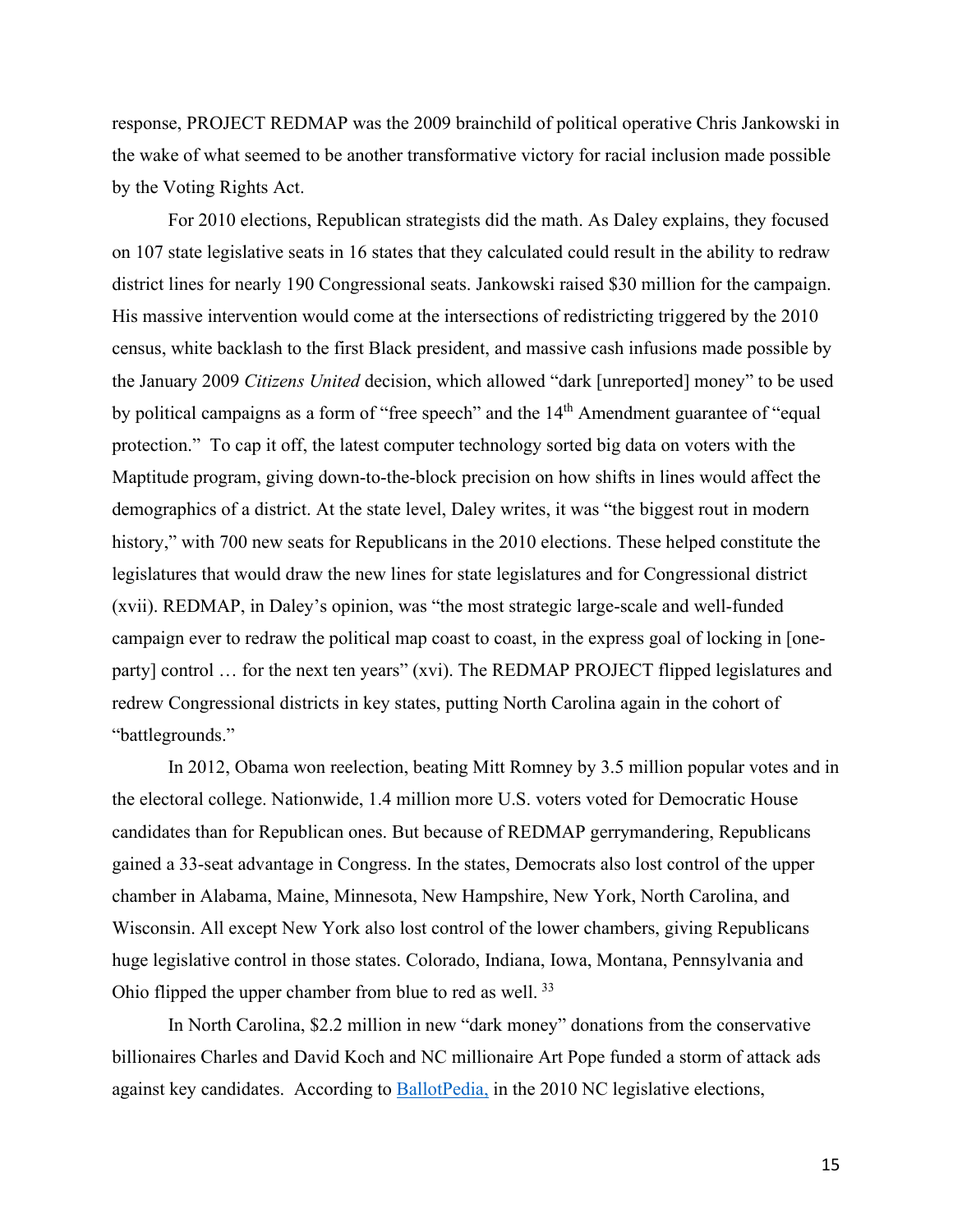Democrats went into the Fall elections with 68 of the 120 House seats, Republicans with 52; they came out with Democrats at 52 seats and Republicans at 67. In the NC Senate race, Democrats went in with 30 of 50 seats, Republicans with 20. After 2010 ballots were tallied, Democrats had 19 seats and Republicans 31. In other words, after REDMAP and Pope's \$2.2 million-funded attacks, both chambers almost exactly flipped.

 The 2012 elections increased the Republican majority in the Senate by one seat to 32 out of 50. That year in the NC House, Democrats lost nine seats, falling to 43, and Republicans won ten seats, for a total of  $77<sup>34</sup>$  $77<sup>34</sup>$  $77<sup>34</sup>$  In Congress in 2012 in North Carolina, "Democratic House candidates won 50.6 percent of the votes. Republican candidates won 9 of the 13 seats. Democrats won the 3 districts designed to pack in minority candidates with totals exceeding 70 percent" (Daley, 47). That year, Pat McCrory became the first Republican NC governor since 1988, giving Republicans "Super Majority" status so that Democratic-proposed legislation could be easily defeated or vetoed while Republican legislation sailed through. In 2016, the election of Democrat Roy Cooper as NC governor broke the absolute control on Republicans at the state level because he could veto the most egregious policies. A *New Yorker* article, ["State for Sale,"](https://www.newyorker.com/magazine/2011/10/10/state-for-sale)[35](#page-31-3) chronicled this shift that placed the NC General Assembly under Republican majorities for the first time since 1870 – and that was a diametrically different "Republican Party," the party not of guaranteeing African American votes but of suppressing them. Thus North Carolina became one of the national laboratories for almost unchecked white minority rule.

#### **District 11 and the Insurrection**

The January 6 Insurrection gives us another measure of the effect of unconstitutional congressional districts, e.g., "safe Republican districts for a very different kind of conservative" (Daley 205). It creates norm-violating politicians, for example, such as Mark Meadows and Madison Cawthorn, both of the infamous  $11<sup>th</sup>$  District.

In 2012, Mark Meadows ran in the  $11<sup>th</sup>$  District, adjacent to the  $12<sup>th</sup>$  District designed to pack disproportionately African American voters. The 11<sup>th</sup> had been redrawn to divide Asheville's liberal college-town voters down the middle, making it "the state's most Republican district over the previous sixty years" (Daley, 46). Meadows emerged from North Carolina's 11<sup>th</sup> as part of the new cohort of Tea Party and Freedom Caucus congresspeople who would oppose President Obama at every turn. They were determined to sink his presidency and, if need be, the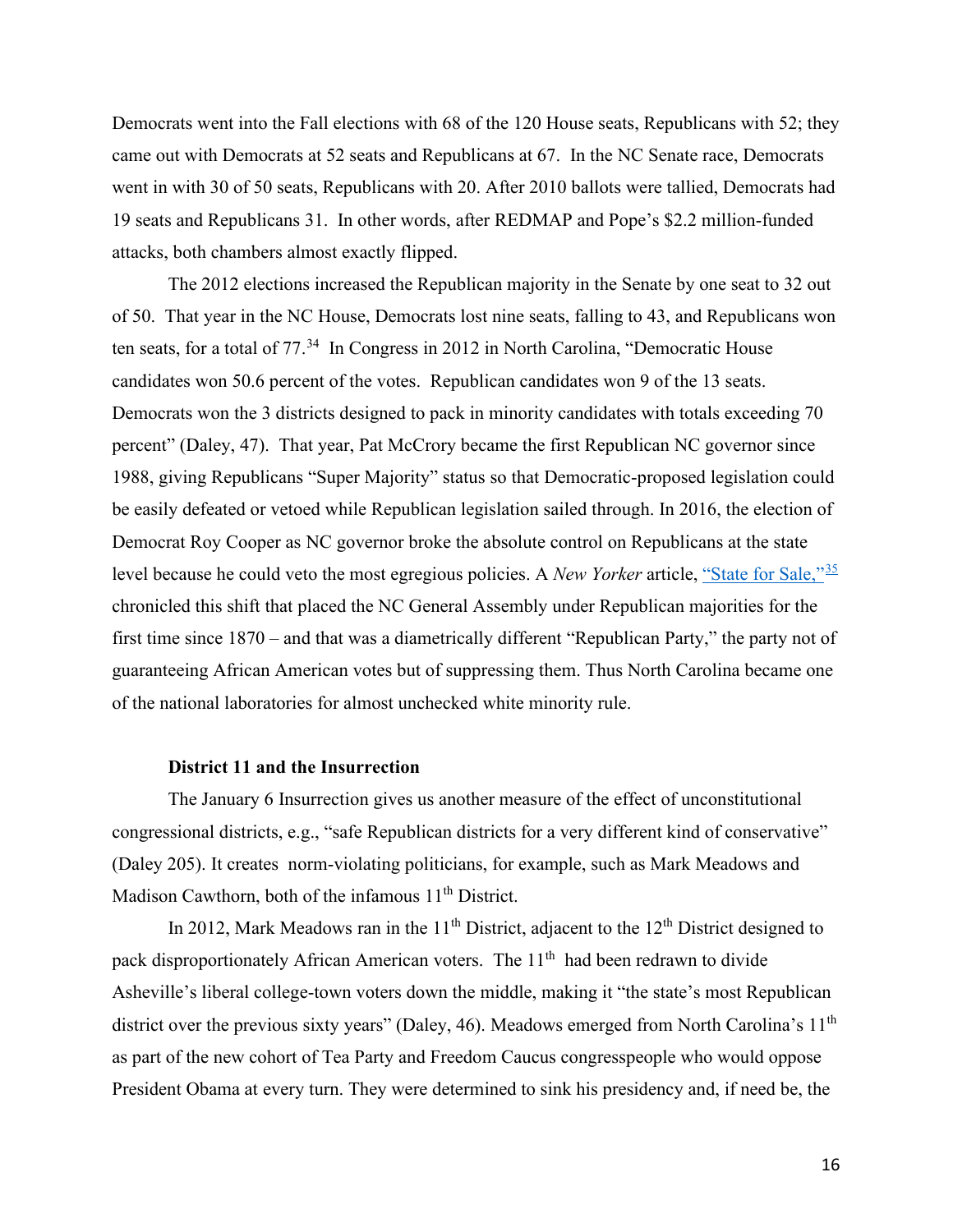country itself. Ever precipitously flirting with the cliff edge, in July 2015 Rep. Meadows drafted a letter signed by 80 other U.S. Representatives from districts that were 75 percent white linking a possible government shutdown to the funding of Obamacare. He also led an attack on then-Republican Majority Leader John Boehner, who eventually resigned. Boehner's departure would push Republican Congressional leadership further to the right, as would running more extreme candidates against moderate ("RINO," or Republican in Name Only) ones later.

 Meadows would serve in Congress until he quit in March 2020 to become Trump's Chief of Staff, which put him in the room with Trump on January 6, 2021 and in fact serving as "Trump whisperer" for Big Lie and other election conspiracy theories. When approached by the Select Committee investigating the Insurrection, Meadows initially gave over a trove of documents, then refused to testify and was found in contempt of Congress for "failing to comply with a government subpoena." <sup>[36](#page-31-4)</sup> If interviewed by the Select Committee, Meadows would be in a position to provide information about his boss's attempts to strongarm Georgia election officials into "finding" enough votes for him to carry the state, Trump's failure to archive key documents, his participation in a discussion at the White House about seizing voting machines and invoking the National Emergencies Act – the list about Trump's actions that Meadows might be privy to goes on and on. Meadows' contempt citation [could result in](https://www.npr.org/2021/12/14/1064068696/the-house-votes-to-hold-mark-meadows-in-contempt-sending-a-criminal-referral-to-) up to a year's time in prison and fines should Attorney General Garland and the DOJ decide to prosecute, a window of opportunity narrowing dangerously as we approach the 2022 and 2024 elections.[37](#page-31-5)

 More recently, the [NC State Bureau of Investigation confirmed](https://www.washingtonpost.com/politics/2022/03/17/mark-meadows-voter-registration-investigation/) to media that Meadows is under investigation for providing false information about his permanent residence on his voter registration form in 2020, using the address of a mobile home in Scaly Mountain that he has never owned or lived in.<sup>38</sup> Lying on such voter forms is a Class I felony in the state, a form of "electoral fraud." In other words, at the time Meadows was working with Trump to "stop the steal," he and his wife, Debra, allegedly committed voter fraud in order to vote for Trump in North Carolina. The NC Board of Elections has taken Mark Meadows off of the NC voting rolls.

Meadows is [also under scrutiny](https://www.nbcnews.com/politics/donald-trump/jan-6-panel-text-messages-ginni-thomas-mark-meadows-keeping-trump-offi-rcna21482) over texts with Supreme Court Justice Clarence Thomas's wife, Ginni, contained in the documents Meadows initially released to the Select Committee. Mrs. Thomas, a friend of Meadows since their Tea Party days, texted him three days after the November 2020 election : "Do not concede. It takes time for the army that is gathering for [Trump's] back." As Mrs. Thomas agitated for overthrow of the election results because of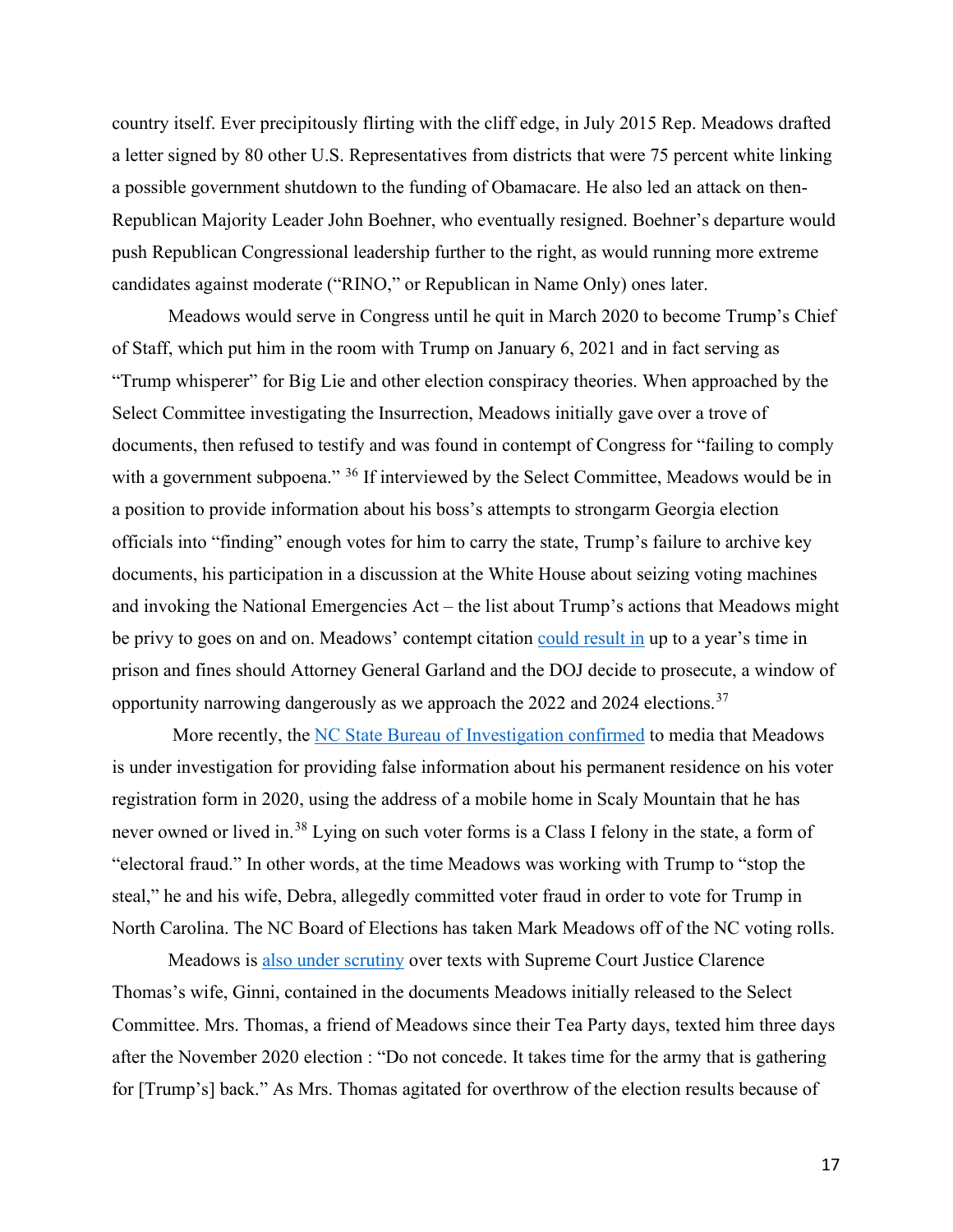voter fraud, Justice Thomas remained Trump's staunchest ally in the Court. On January 10, Mrs. Thomas texted Meadows her "disgust" with former Vice President Mike Pence: "We are living in what feels like the end of America," with her seeming goal to bring that end about.

 Many states' gerrymandering processes have produced similarly divisive and extreme figures as Meadows and Cawthorn. Our primary task here has been to use those significant individuals from North Carolina to tell – and understand –the going-to-scale for those forces intent on (re)establishing white minority authoritarian rule in the United States, a highly "partisan" racial process. PROJECT REDMAP built the runway on which the Trump Presidency would land.

#### **"87 mph on a 70 mph [zone]": Madison Cawthorn's Crashed "Rising Star"**

Madison Cawthorn barreled down the redrawn but still highly Republican 11<sup>th</sup> District into the U.S. Congress to replace Meadows when the older 11<sup>th</sup> District Congressman moved into the Oval Office on March 31, 2020. As Cawthorn's [Congressional webpage](https://cawthorn.house.gov/about) explains, he entered Congress as "the youngest Republican ever to be elected to the United States Congress" and is "currently the youngest member of Congress"—presenting his youthful self (he was born in 1995) as harbinger of the future Republican majority, although he played to an older white voter base. His web page states that Cawthorn is a "fervent Christian" and "conservative constitutionalist," one of President Trump's "strongest and most ardent defenders" and altogether "a rising star in the Republican party." As such, Rep Cawthorn subsequently "led the charge to protect election integrity and object to the House's certification of Presidential electors," his web page informed, by his own accounts a bridge to his party's future. [39](#page-31-7)

 Early indications of Cawthorn's white nationalist ties can be found in the name of his company: SPQR Holdings LLC. "*SPQR* was commonly used as a symbol of the Roman Empire and stands for *Senātus Populusque Rōmānus* ('The Roman Senate and People')."[40](#page-32-0) [The Citizen](https://www.citizen-times.com/story/news/local/2020/08/11/cawthorn-turns-hard-right-defends-use-symbols-tied-white-nationalism/3346238001/)  [Times reported,](https://www.citizen-times.com/story/news/local/2020/08/11/cawthorn-turns-hard-right-defends-use-symbols-tied-white-nationalism/3346238001/) "SPQR has been embraced by skinhead gangs in Italy and by some white nationalists in the United States." Cawthorn's pistol holster, often seen strapped across his chest in publicity photos, bears the symbol of a Spartan helmet associated with the Oath Keepers. He often uses a 13-starred "Betsy Ross" flag as background in his photographs – a banner adopted by some white nationalists to symbolize a time when African Americans were enslaved and considered 3/5ths of a person in order to determine propertied white male votes. The *Citizen-Times* summarizes in its headline: "Cawthorn turns hard right."<sup>[41](#page-32-1)</sup>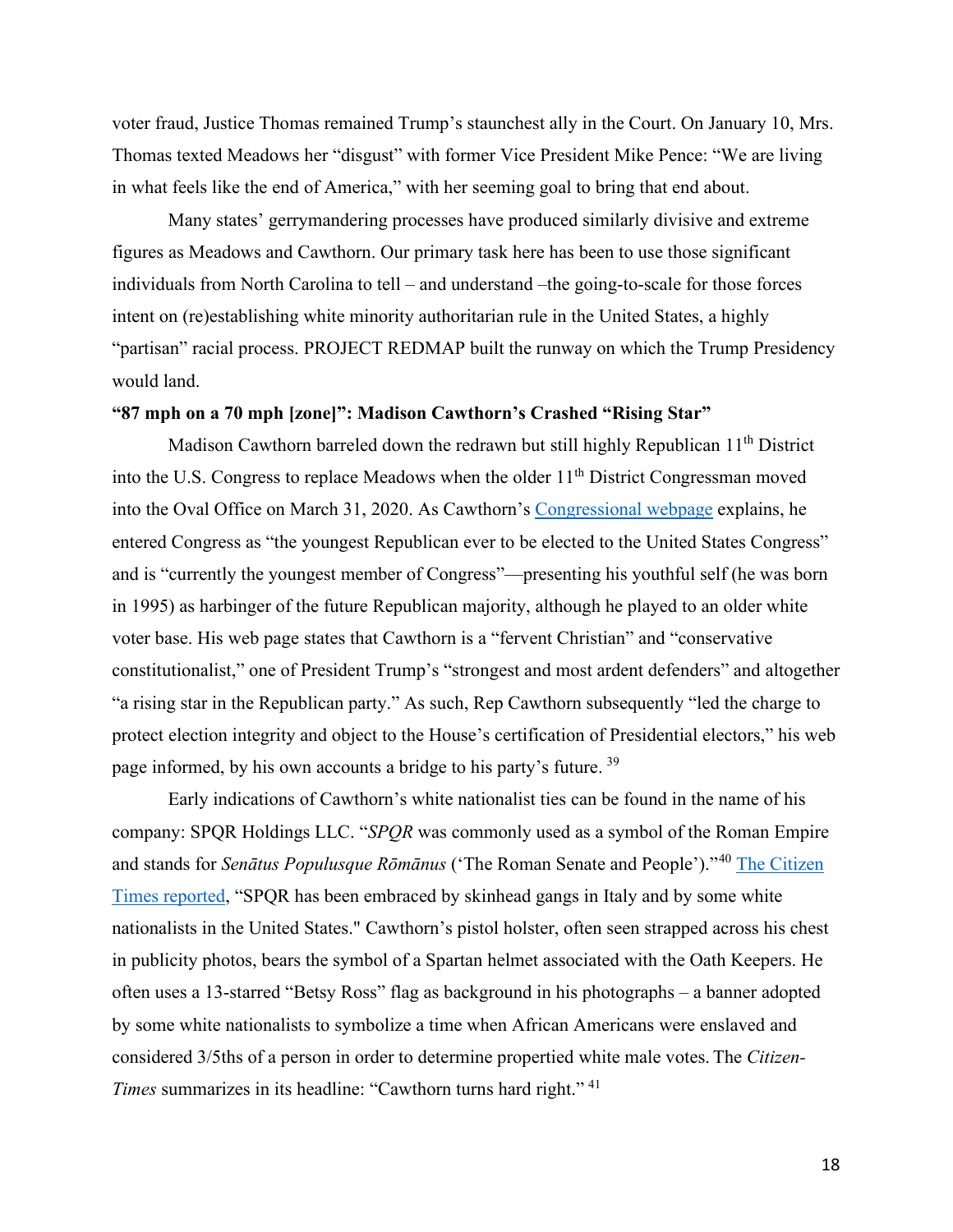[On September 4 at a meeting in Franklin,](https://www.citizen-times.com/story/news/local/2021/09/04/madison-cawthorn-franklin-bloodshed-many-provocative-comments-biden-fauci-election/5715083001/) Cawthorn told Macon County Republicans gathered: "If our elections continue to be rigged and stolen it will lead to one place, bloodshed. As much as I am willing to defend our liberty at all costs, there is nothing I would dread doing more than picking up arms against fellow Americans." The *Citizen Times* reported, "Cawthorn, holding a shotgun he was asked to sign, says the Second Amendment is not for hunting or target shooting, but rather for fighting tyranny."<sup>[42](#page-32-2)</sup> Rep. Cawthorn advised the crowd to begin stockpiling ammunition.

 In Buncombe County Cawthorn incited parents to "overthrow" the elected school board and install themselves instead, and at Transylvania County meetings he called on leaders to "disobey" state health quarantine regulations. Moore County's school board rescheduled their meeting after anti-mask demonstrators threatened to show up at board members' homes.[43](#page-32-3)  In Iredell-Statesville, a protester at a School Board meeting shattered a glass door. The Sheriff in Henderson County declined to charge Cawthorn with a misdemeanor when he brought a knife to a school board meeting.

 Such incendiary activities got Cawthorn a spot on the podium for the January 6 noon rally at the Capitol, where he proclaimed, "[If] anyone tells you Biden is duly elected, he is lying to you. … They are trying to silence your voice." He then went down to the House chambers for the electoral college vote. The next day, he claimed he had been armed in the chambers, which is against the law. In October, [Rolling Stone](https://www.rollingstone.com/politics/politics-news/exclusive-jan-6-organizers-met-congress-white-house-1245289/) reported that two rally planners told the Select Committee that "multiple members of Congress were intimately involved in planning both Trump's efforts to overturn his election loss and the January 6 events that turned violent."<sup>[44](#page-32-4)</sup> Those alleged to be J6 conspirators included Marjorie Taylor Greene (GA), Lauren Boebert (CO), Mel Brooks (AL), Paul Gosar (AZ), Andy Biggs (AZ), Louie Gohmert (TX), and Cawthorn.

 As the list above indicates, the REDMAP political class did not produce the most stable of political leaders, nor is Cawthorn. In February 2020 [Buzzfeed](https://www.buzzfeednews.com/article/addybaird/madison-cawthorn-sexual-misconduct-allegations-patrick) reported that in 2016, his first and only years at Patrick Henry College, a Christian college in Virginia, Cawthorn was "accused of making unwanted sexual advances toward more than 30 women." In an open letter, a Daily [Mail](https://www.dailymail.co.uk/news/article-10340037/Madison-Cawthorns-wife-Cristina-28-admits-difficulties-marriage.html) article reported, "more than 160 members of the Patrick Henry community accused Cawthorn of 'gross misconduct towards our female peers, public misrepresentation of his past,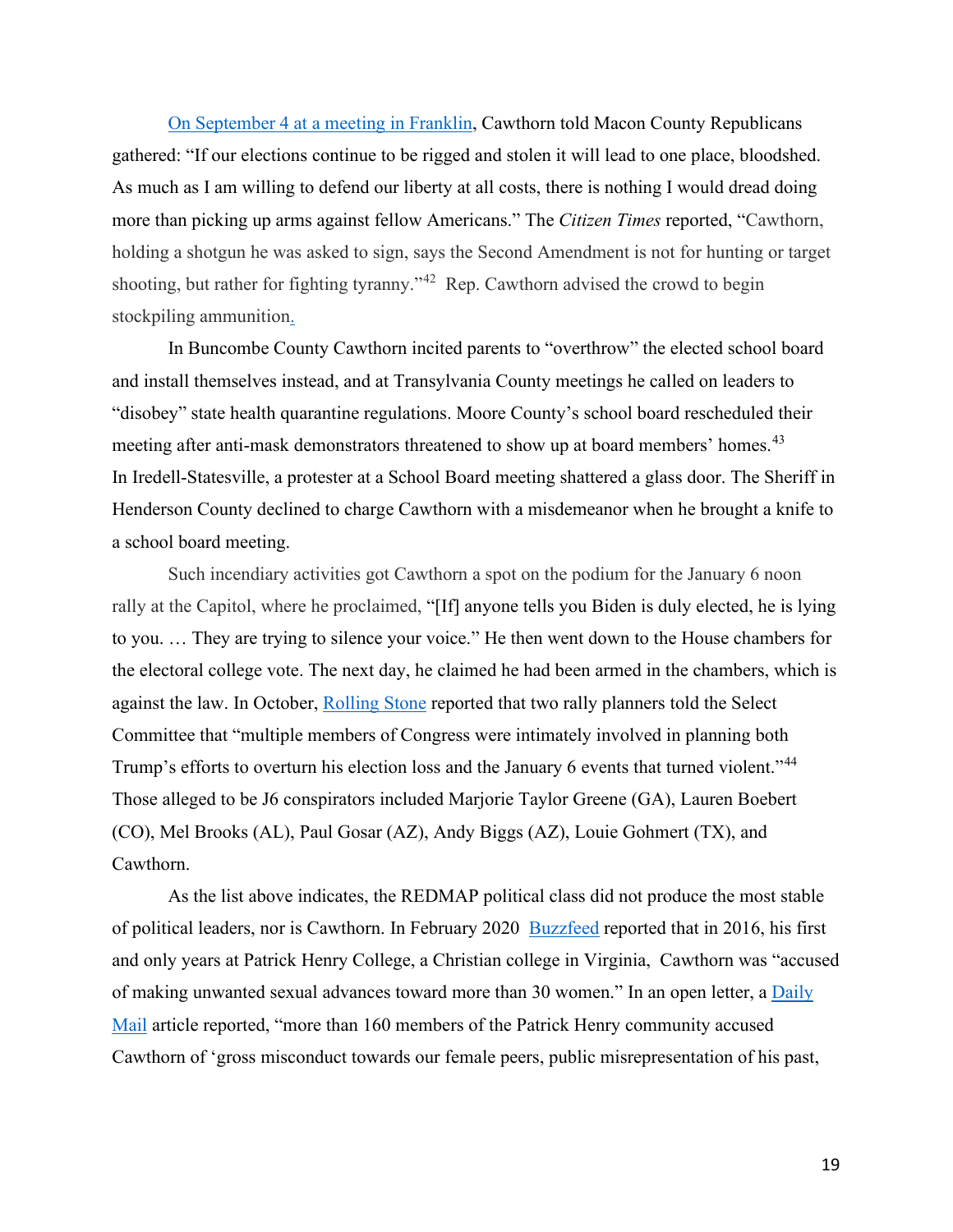disorderly conduct that was against the school's honor code, and self-admitted academic failings, including that Cawthorn 'established a reputation for predatory behavior.'"

 Cawthorn's driving record also drew attention. As the *[News and Observer](https://www.newsobserver.com/news/politics-government/state-politics/article260599597.html)* reported, Representative Cawthorn has "past and pending traffic issues in several Western North Carolina counties," plus tickets from Georgia, Virginia, and South Carolina. These include six speeding tickets, two for "going over 25 mph over the speed limit." Charges also include expired registration card/tag, driving while license revoked, expired tags  $(2<sup>nd</sup> charge)$ , failure to appear, improper equipment and "driving 87 mph in a 70 mph [zone]" in Polk County.<sup>45</sup> Other difficulties beyond the highway, the [Citizen-Times](https://www.citizen-times.com/story/news/2022/05/05/madison-cawthorn-leaked-nude-video-republicans-trump-trending-twitter/9664094002/) reported, included " alleged ethics violations involvin[g overpayment of a chief of staff,](https://www.thedailybeast.com/madison-cawthorn-may-have-a-new-ethics-violation-to-handle) undeclared loans and gifts to a [male] staffer who lives with him, bringing a [loaded gun](https://www.citizen-times.com/story/news/2022/04/26/rep-madison-cawthorn-faces-misdemeanor-loaded-gun-charlotte-airport/9545578002/) through an airport checkpoint,... and accusations of insider [trading.](https://www.citizen-times.com/story/news/2022/04/27/sen-tillis-calls-madison-cawthorn-insider-trading-investigation/9553671002/)"

 The bridge finally too far came when Cawthorn claimed of senior Republicans in an interview as [reported by Newsweek:](https://www.newsweek.com/thom-tillis-richard-burr-want-cawthorn-out-office-1693758) "He's been invited to an orgy by prominent individuals in the U.S. Capitol and observed cocaine use by unnamed individuals." Both House Minority Whip Kevin McCarthy and NC Senator Tom Tillis disavowed the Trump-endorsed "star" and supported three term state senator Chuck Edwards, who [defeated Cawthorn in an eight-way race](https://www.wral.com/republican-edwards-leading-cawthorn-in-closely-watched-western-nc-congressional-race/20283735/) by 1,300 votes.

# **Lawyering Up**

After REDMAP, for the rest of the decade its results would be contested in a wild series of court battles and redrawn districts across state and federal courts in a state "widely considered one of the most gerrymandered states in the country," according to *[Democracy Docket.](https://www.democracydocket.com/news/gerrymandering-deep-dive-north-carolina/)* The NC NAACP challenged the 2010 maps in court, in the process unearthing much about the racial nature of the intent and the process. In 2016, the  $1<sup>st</sup>$  and  $12<sup>th</sup>$  Congressional Districts were ruled unconstitutional because of racial gerrymandering by the US District Court for the Middle District of North Carolina, a decision upheld in *[Cooper v. Harris](https://www.supremecourt.gov/opinions/16pdf/15-1262_db8e.pdf)* that forced the General Assembly to drew new maps for the 2016 election.

 Given that racial gerrymandering had been struck down, the one-party-dominated General Assembly changed its tactics to partisan data instead of racial data to achieve the same goal of repressing Black *and* Democratic votes. As Representative David H. Lewis (R) openly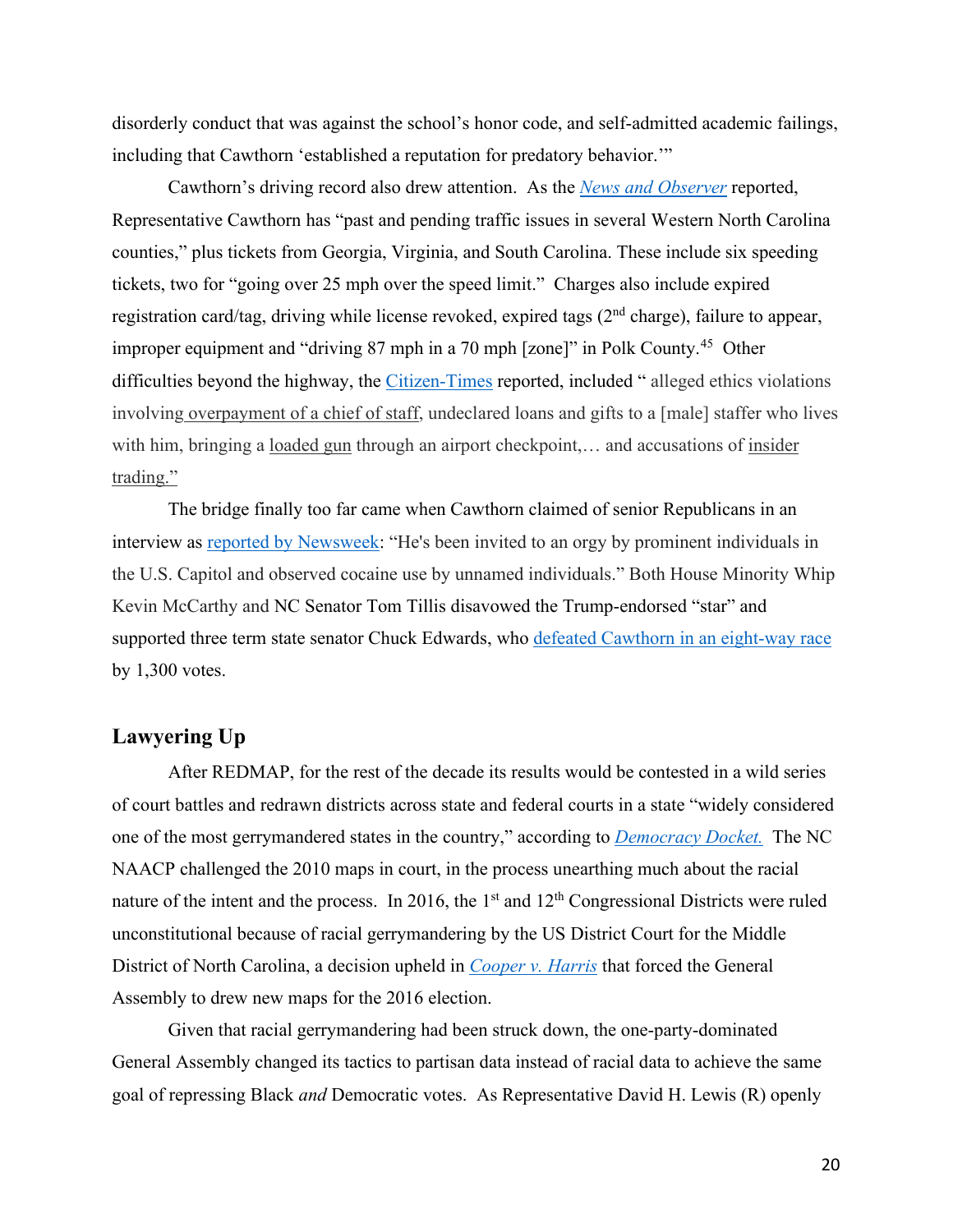stated: he thought "electing Republicans is better than electing Democrats" so that he "drew this map to help foster what is better for the county" as quoted in *Democracy Docket*. An email from Tom Hofeller, leader of the redistricting plan, was discovered during the suit; it laid out the same old strategy—to "incorporate all the significant concentration of minority voters in the northeast into the first district" (quoted in Daley, 45), clearly aimed at minority white control.

The new maps using that formula were contested, challenging the constitutionality of *partisan* gerrymandering, which then in *Rucho v Common Cause* the US Supreme Court ruled was a political question beyond the reach of federal courts. A state appeals court soon ruled that such partisan gerrymandering was in violation of the North Carolina Constitution's guarantee of free elections. For the third time, the General Assembly drew Congressional maps, this time without use of racial *or* partisan data. In the 2020 election under this new system, Democrats gained two Republican-held seats.

*Democracy Docket* assesses the costs within and beyond the state of the decade's exhaustive and exhausting struggle: "For the majority of the last decade, North Carolina had unconstitutional congressional districts; the irreparable harm this inflicted on its residents cannot be calculated."[46](#page-33-0) Partisan gerrymandering *was* racial gerrymandering, and it gave more power to a conservative white electorate given that, for example, 79 percent of Black voters registered as Democrats in 2020.<sup>47</sup>

 On the legislative front, a decade of courtroom struggles in the 2010s had finally by 2019 offset the advantages from the 2010 REDMAP PLAN that created unconstitutional districts for the rest of the decade, given the drawn out battles and the General Assembly majority's intransigent cartography. On January 6 at the US Capitol, the battle that played out with mob violence at was also over the ballot, intended as it was to stop the count of Presidential electoral votes and the peaceful transfer of power.

## **Battle of the Maps 2020**

At the state level, the ballot struggle manifest in the 2010 REDMAP campaign began all over again following the 2020 US census count. Prodemocracy lawyers (which is to say, who valued a US Constitution not at war with itself) were on the front lines to again rectify REDMAP's gross imbalances and Supermajority rule. As in 2010, newly elected state legislators would draw the boundaries that would determine state control of both legislative chambers and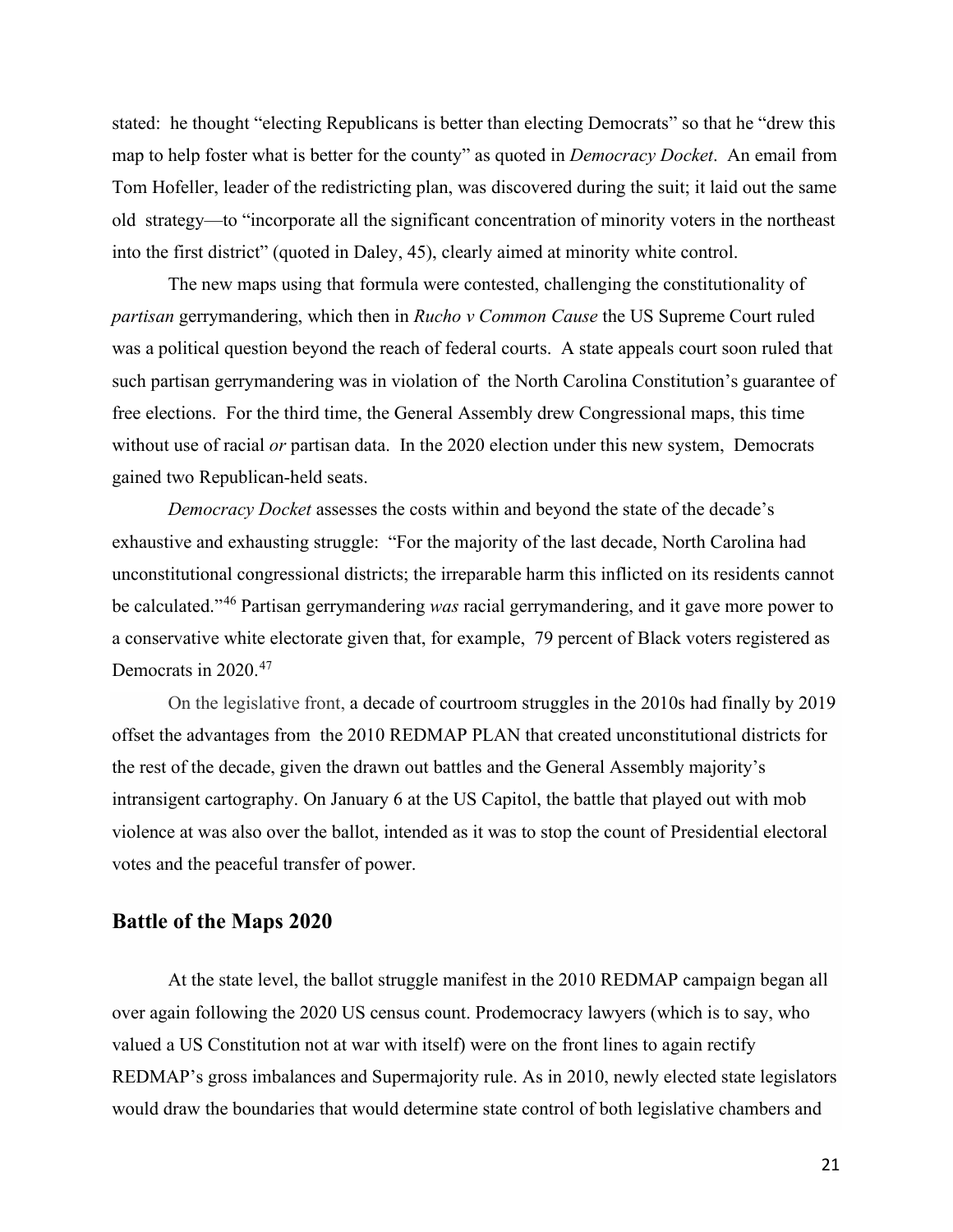the makeup of the U.S. House of Representatives for another decade. This mostly partisan fight played out between the Republican-ruled General Assembly, Democratic Governor Roy Cooper, the NC Supreme Court (with a 4-3 Democratic majority), and a Wake County Superior Court (with a Republican majority).

 A year after the elections, on November 4, 2021 the newly elected Republican-majority legislature (still hailing from the gerrymandered districts) passed three new political maps, one each for both state houses and one for Congress. They would give Republicans as much as a 10-4 or 11-3 advantage in Congressional districts over the next decade's federal elections, even if the parties roughly split the statewide vote, according to the [redistricting and 2022 election timeline](https://www.chathamnewsrecord.com/stories/a-redistricting-and-2022-election-timeline,12165) in the Chatham *News and Record*. [48](#page-33-2) In other words, it was the same-old same-old, or worse. The Wake County Superior Court ordered the new districts defined by the Republican drawn maps to be put in place.

 The court battles over these maps would last the next five months. The first lawsuit was filed immediately, delaying all Spring 2022 races and the Spring primary due to these pending lawsuits. On February 2, the NC Supreme Court heard arguments in order to decide whether the Wake County Superior Court's order stood, or if the Republican-drawn maps had to be redrawn. On February 14, the NC Supreme Court released a 217-page opinion rejecting all three maps as unconstitutional partisan gerrymandering that violated Democratic voters' rights to free elections and freedom of speech. This ruling gave the legislature a second chance to redraw the maps, with the understanding that that the Wake County Superior Court could instead pick a challengers' map or have one drawn by outside experts.

 Before the February 18 due date, NC House members came up with a new map that had bipartisan support. Meanwhile, the NC Senate submitted the Republican-dominated maps broadly protested by Democrats as egregiously unfair. The Wake County Superior Court ruled that the state Senate and House maps submitted by the Senate were constitutional, but the Congressional maps were still too skewed to be used. It appointed a three-person committee of experts consisting of two former NC Supreme Court justices and the former head of the University of North Carolina system to address the Congressional map. Both Republicans and Democrats appealed the ruling.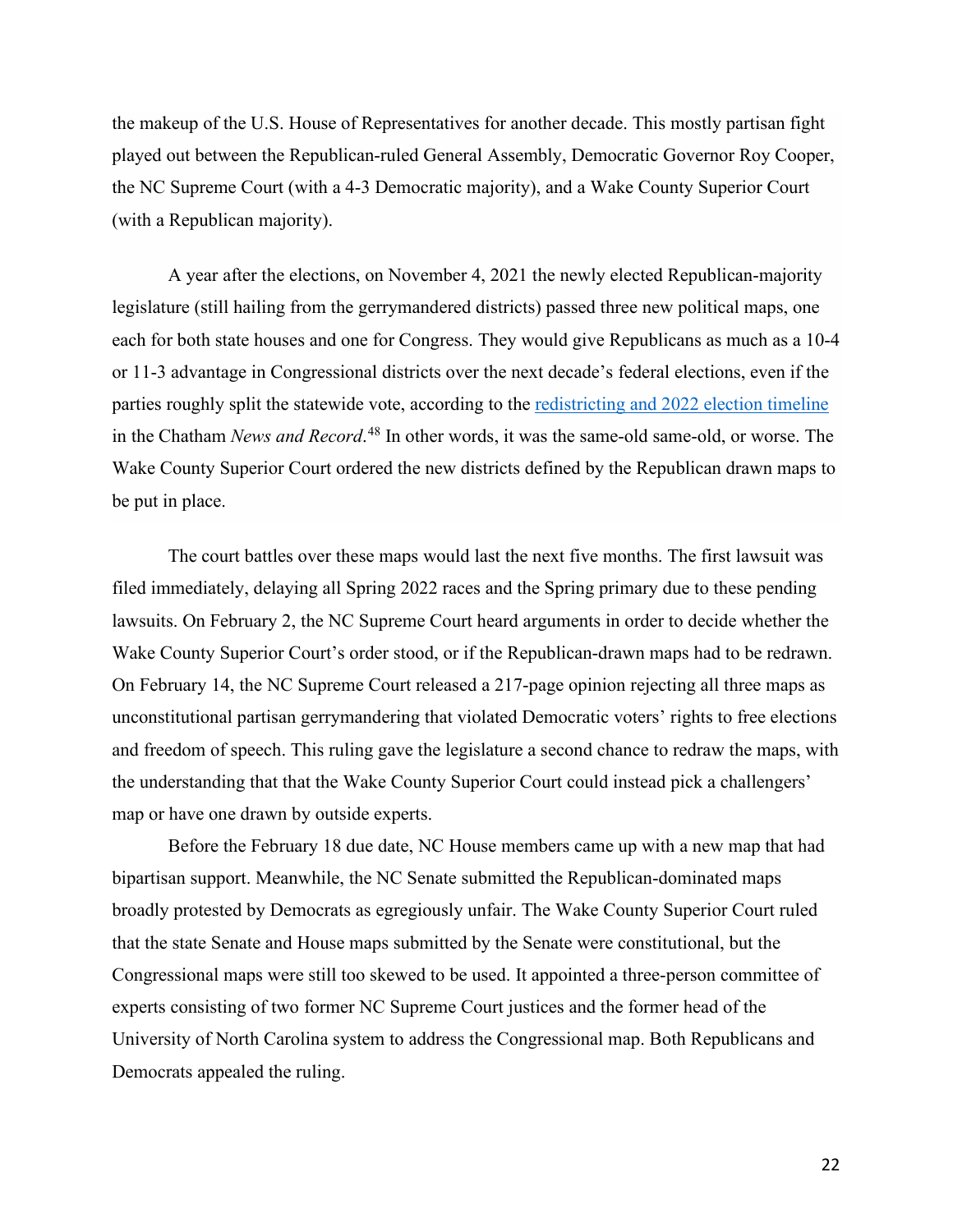On February 23, the NC Supreme Court threw out their appeals. The two legislative maps held, and the panel of experts submitted a Congressional map that could swing as far as 8-6 in either direction, according to the [News and Observer.](https://www.newsobserver.com/news/politics-government/article258665653.html) [The Fayetteville Observer](https://www.fayobserver.com/story/news/2022/02/21/nc-elections-2022-redistricting-maps-fair-vote-gerrymandering-congress-ncga/6804181001/) called it 8-6 for Republicans, with Democrats competitive in two GOP-favored districts, and Republicans favored in 3 Democrat-learning districts.<sup>[49](#page-33-3)</sup> The legislative maps, the paper assessed, put the state House up for grabs, with the Senate in the hands of Republicans. [Politico's calculations](https://www.politico.com/interactives/2022/congressional-redistricting-maps-by-state-and-district/north-carolina/) split the NC Congressional advantage  $7$  to  $7<sup>50</sup>$  $7<sup>50</sup>$  $7<sup>50</sup>$ 

 On March 7, the U.S. Supreme Court refused Republican requests to intervene, although four of the justices approved the radical new argument that it should be unconstitutional for state supreme courts to rule on election disputes involving federal elections.

As a result, REDMAP'S 2010 partisan gerrymandering, with its highly racial subtext, will not control the current decade's elections in North Carolina. The result could mean two to four new Democratic seats in Congress. Whatever the outcome, it is anticipated to more closely reflect the actual vote.

But gerrymandering is hardly the only threat in the elections for this decade. [The Brennan](https://www.brennancenter.org/our-work/research-reports/voting-laws-roundup-december-2021)  [Center reported](https://www.brennancenter.org/our-work/research-reports/voting-laws-roundup-december-2021) in December of 2021 a new set of disturbing numbers: From January 1 to December 7, 2021, 19 states passed 34 laws restricting access to voting.<sup>[51](#page-33-5)</sup> More than 440 bills in 49 states were introduced that restrict voting access—more laws by state legislatures to restrict voting "than in any year since the Brennan Center began tracking voting legislation in 2011." Four states pre-filed 13 bills restricting access to voting for the 2022 legislative session, with 152 such bills in 18 states carrying over into 2022. Legislatures have also introduced bills "to allow partisan actors to interfere with election processes or even reject the election results entirely." The Brennan Center's report suggests that "efforts to restrict and undermine the vote will continue to be a serious threat in 2022."

### **Summary, Conclusions, and Questions**

 Thus far, we have traced North Carolina residents' participation in the January 6, 2021 insurrection from members of the mob that stormed the Capitol, to the President's Chief of Staff and one of the Congresspeople whose words and actions helped to stoke participants' anger, to those insurgents' ongoing presence in the state. This grouping allowed us to see the trajectory from a highly race-based and partisan 2010 gerrymandering, to the formation of democracy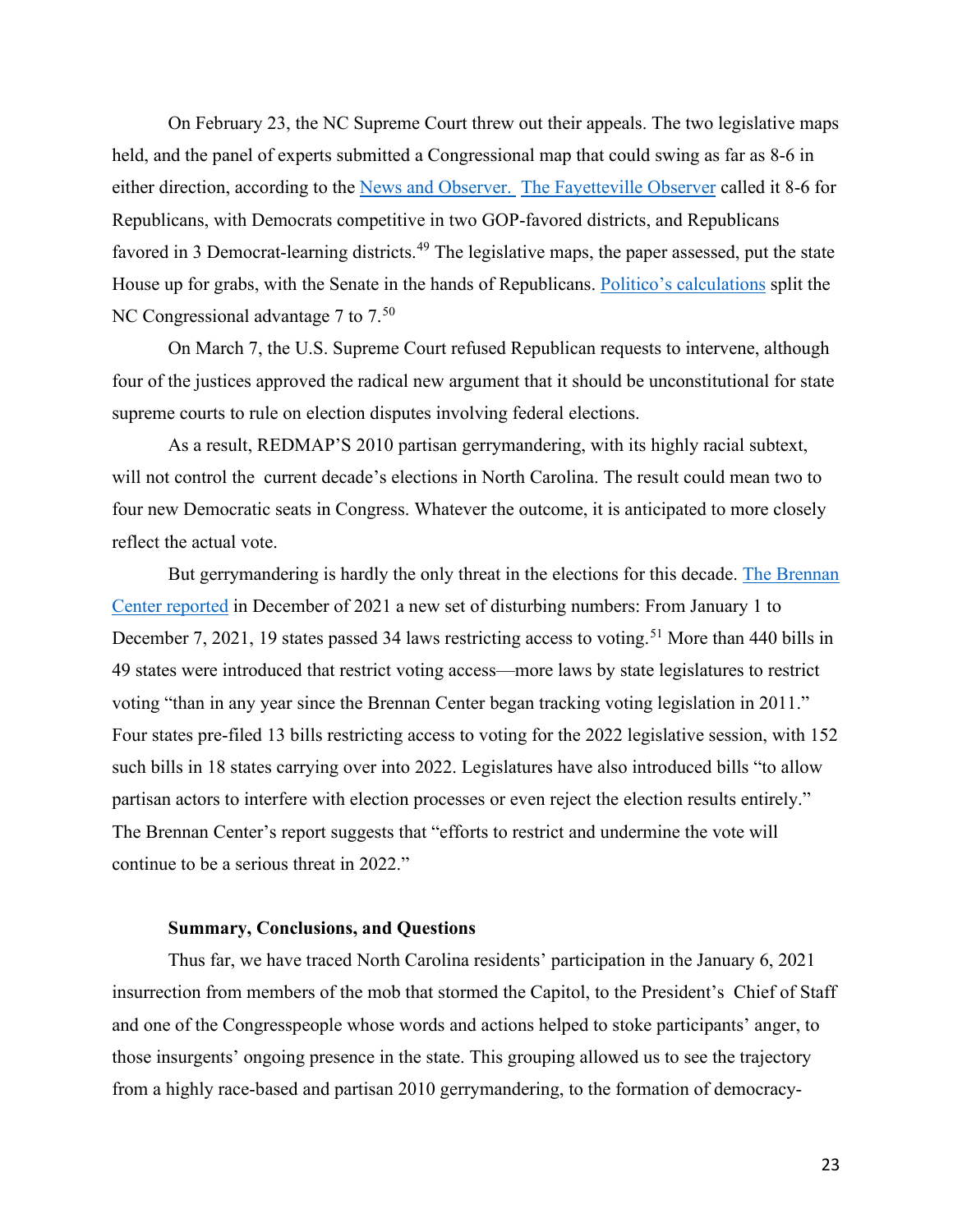draining Supermajorities that created a platform for increasingly extremist candidates in the districts it drew. Some of these elected officials then became involved in an insurrectionary movement that invoked the Confederacy as its core participants sought to stop the peaceful transfer of presidential power of the Electoral College. Some of those candidates officials a gunwaving bravado, ignored laws themselves, threatened elected Democratic officials, and became mired in their own legal issues. We have also uplifted the intrepid work of NC lawyers who adhere to the entire Constitution *and all* its amendments, an ongoing battle.

Prodemocracy lawyers in North Carolina and elsewhere have shown us that the U.S. Constitution cannot be "at war with itself," battling the "originalist" constitutional interpretations that would eliminate the broadened the franchise in the United States that emerged after Emancipation. Facing our own hinges of North Carolina and U.S. history, recent court filings instruct us that no reading of the United States Constitution should invalidate the basic democratic rights in the 14<sup>th</sup> and 15<sup>th</sup> Amendments established after our own "blood and soil" civil war battles – in the  $14<sup>th</sup>$  for due process, equal protection under the law, a path to citizenship, and the states' responsibilities to the Bill of Rights; and in the 15th that "the right of any citizen of the United States to vote … [not to be] denied or abridged on account of race, color or previous condition of servitude." This is the Constitution *all* of its oath keepers are sworn to uphold.

 Early in 2022, thirteen NC residents challenged the legitimacy of Madison Cawthorn's candidacy under the  $14<sup>th</sup>$  Amendment's Disqualification Clause with the support of the NC Attorney General's Office before the NC Board of Elections. Federal district court judge Richard E. Meyers III (a Trump appointee) disagreed with the BOE's support of disqualifying Cawthorn. Judge Meyers cited the 1872 Amnesty Act that elevated ex-Confederates to again run for federal office, stating that the Disqualification Clause should not be used after 1872 to bar future insurrectionists such as "current members of Congress like the Plaintiff." (Neither Cawthorn nor Meyers disavowed the Confederacy.) The North Carolina voters bringing suit then appealed Meyers' decision. On May 24, 2022 they were [upheld by a three judge panel](https://lawandcrime.com/politics/federal-appeals-court-says-post-civil-war-amnesty-act-doesnt-protect-madison-cawthorn-from-14th-amendment-insurrection-challenge/) in the US Court of Appeals from the Fourth Circuit, who found of Meyers' ruling: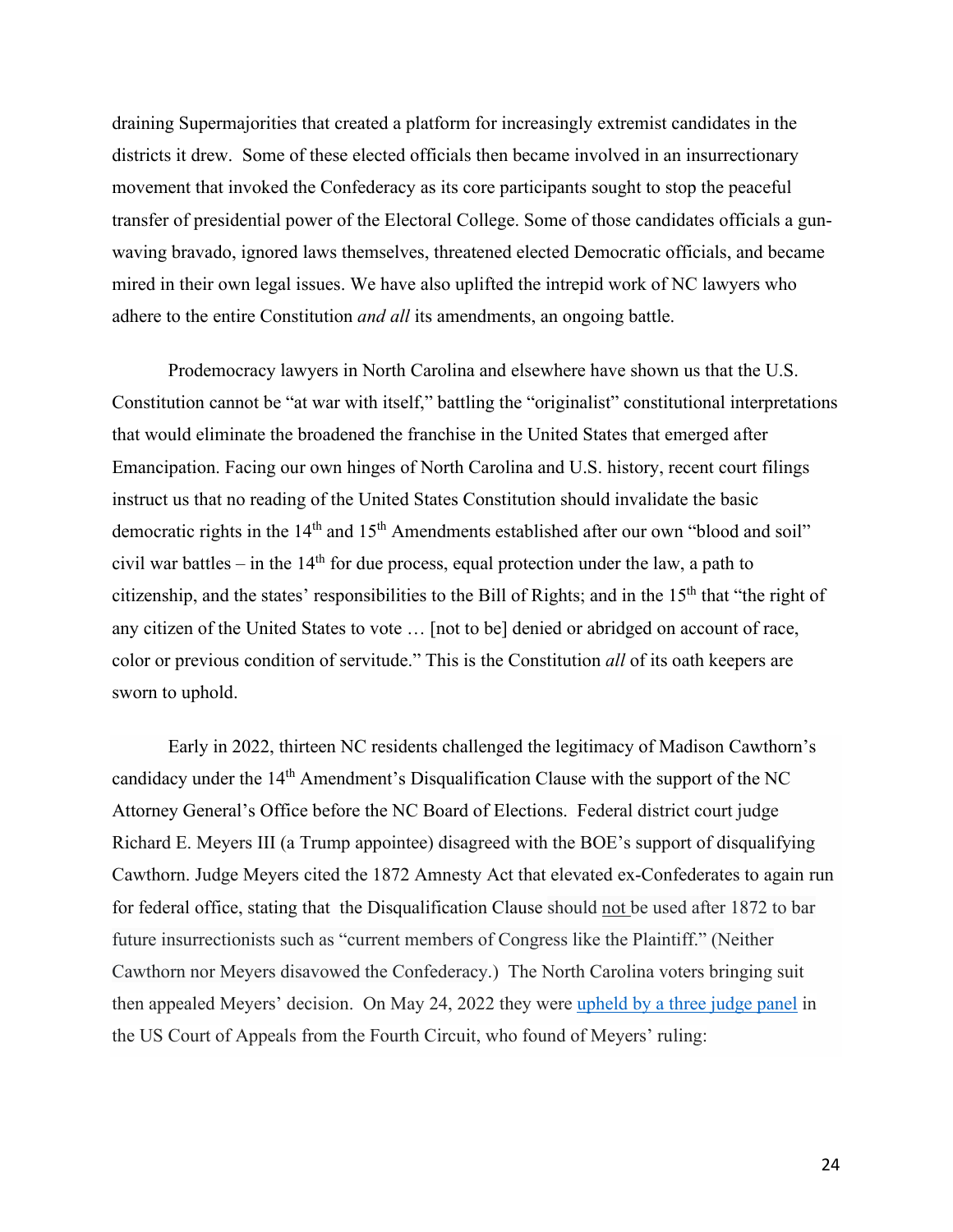We express no opinion about whether Representative Cawthorn in fact engaged in 'insurrection or rebellion' or is otherwise qualified to serve in Congress….We hold only that the 1872 Amnesty Act does not categorically exempt all future rebels and insurrectionists from the political disabilities that otherwise would be created by Section 3 of the Fourteenth Amendment.

Score one for the Union.

Cawthorn had lost the Congressional primary election in the  $11<sup>th</sup>$  District the week before this decision, and the neo-Confederates in North Carolina to date have lost the legal battle over Section 3. Thus far, they are not entitled to amnesty over participation in contemporary rebellions in terms of holding federal office.

That this one section of the 14<sup>th</sup> Amendment became the textual battlefield for this ongoing struggle over democratic rights underlines my thesis that current worries about civil war in the United States are intimately linked to our former Civil War.

 Like his Confederate forebears, Madison Cawthorn was a very poor loser who, like his avowed father figure Donald Trump, knows the power of the Lost Cause to those white people who fear the Great Replacement by people of color. Two days after conceding graciously and wishing Republicans well, Cawthorn wrote on Instagram, "The time for gentile politics as usual has come to an end" – later correcting to "genteel" rather than "gentile" – and calling for North Carolinians to elect Trump and for Trump to avenge himself, evoking "Dark MAGA" :

It's time for the rise of the new right, it's time for Dark MAGA to truly take command. We have an enemy to defeat, but we will never be able to defeat them until we defeat the cowardly and weak members of our own party. Their days are numbered. We are coming.

An [April article in Newsweek](https://www.newsweek.com/dark-maga-donald-trump-supporters-attempt-rebrand-2024-1697855?utm_medium=Social&utm_source=Twitter#Echobox=1650368088) filled out this frightening evocation of Trump as a "gentile" god of judgment that is "less kindhearted … calling for a ruthless, unforgiving version of Trump to take revenge on his political enemies at the 2024 election." Explains one of thousands of tweets using the #DarkMAGA meme since last March: "It's the realization that there is no political solution beyond vengeance."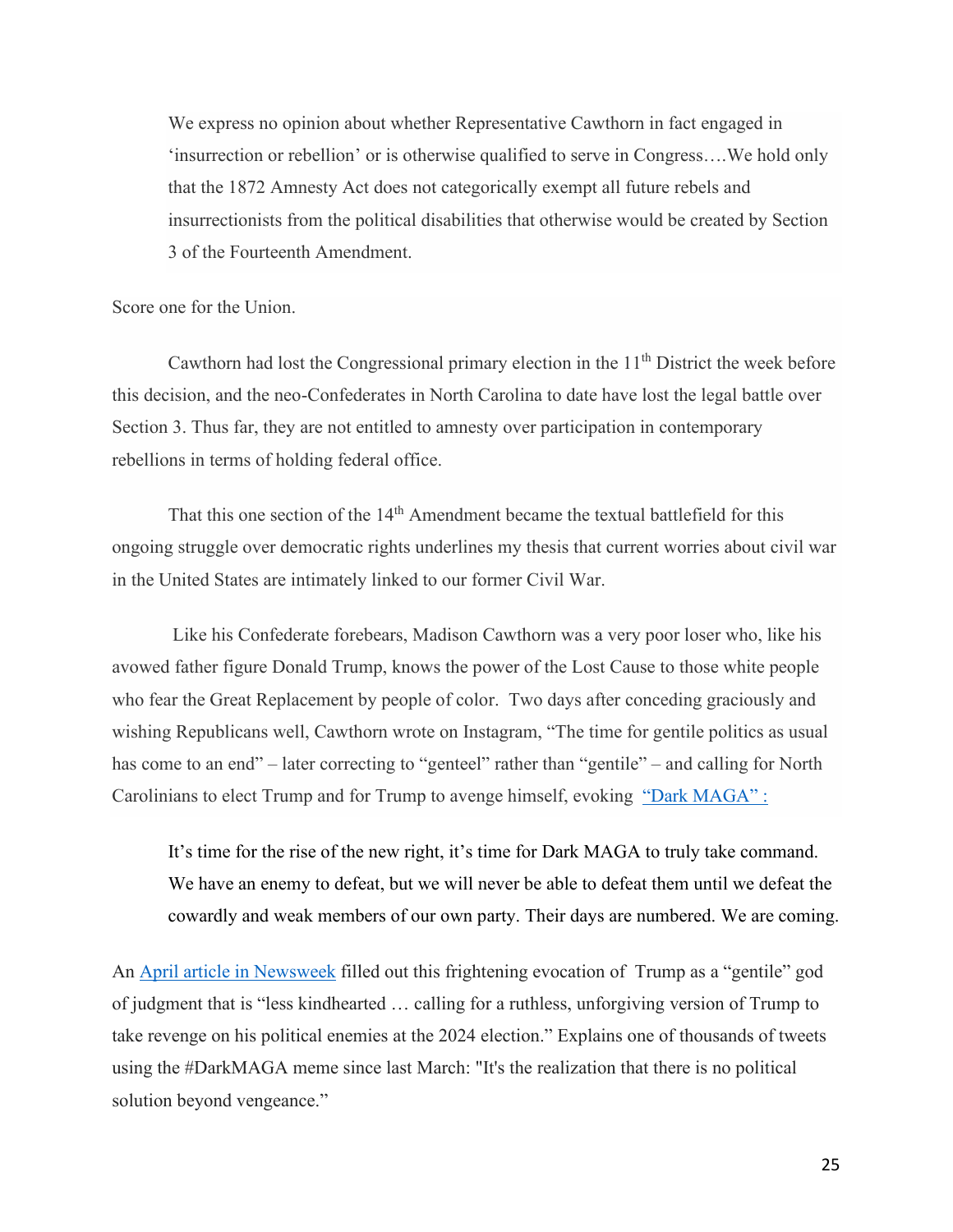We cannot pretend that we do not have people in North Carolina who will respond to this call. Most recently, current Lt. Governor Mark Robinson (R) speaking from a Nash County church was reported by the [Charlotte Observer:](https://www.newsobserver.com/news/politics-government/state-politics/article261971475.html?ac_cid=DM653115&ac_bid=34624045)

In video of his speech, Robinson said that he has AR-15s at home "to go target shooting and all that. But that's not what they're there for…. I'm not ashamed to say it. I'm probably not supposed to say it. But I'm gonna say it anyway," he said. "I got them AR-15s in case the government gets too big for its britches. Cause I'm gonna fill the backside of them britches with some lead."

Anyone hearing such a comment delivered in Robinson's bizarre giggles could have in mind the recent attacks by unstable 18-year-old young men with AR 15s, on Black shoppers at Tops Supermarket in Buffalo, NY and on Latinx children at Robb Elementary School in Uvalde, Texas. The lead with which Lt Governor Robinson brags of "filling backsides" of elected officials is not from shotgun pellets, it is bullets from a semi-automatic rifle designed to kill people in combat.

Governor [Roy Cooper on his Twitter feed](https://twitter.com/NC_Governor/status/1531627755581890561?s=20&t=d4SXDq7BwGi_zHMqwAg4dA) immediately called out the Lt. Governor:

This is dangerous and not who we are as patriotic North Carolinians. @MarkRobinsonNC's assault weapon threats are bad enough, but an elected official sworn to uphold the constitution advocating violent overthrow of our govt shames NC and puts our safety and our democracy at risk.

The majority in this country is not for political violence such as Cawthorn and Robinson incite. Ninety-two percent of us do not advocate political violence, as the Chicago University CPOST data after January 6 cited above suggests. But the factions that do advocate for warfare at home are heavily armed not only with combat weapons and training, but with increasingly vile and volatile theologies that would exact brutal violence in the name of a god that the vast majority of people in North Carolina would not recognize, much less worship.

How does such a diverse majority in the United States mobilize itself against such a heavily armed and motivated white minority threat? One of the answers traced in this report is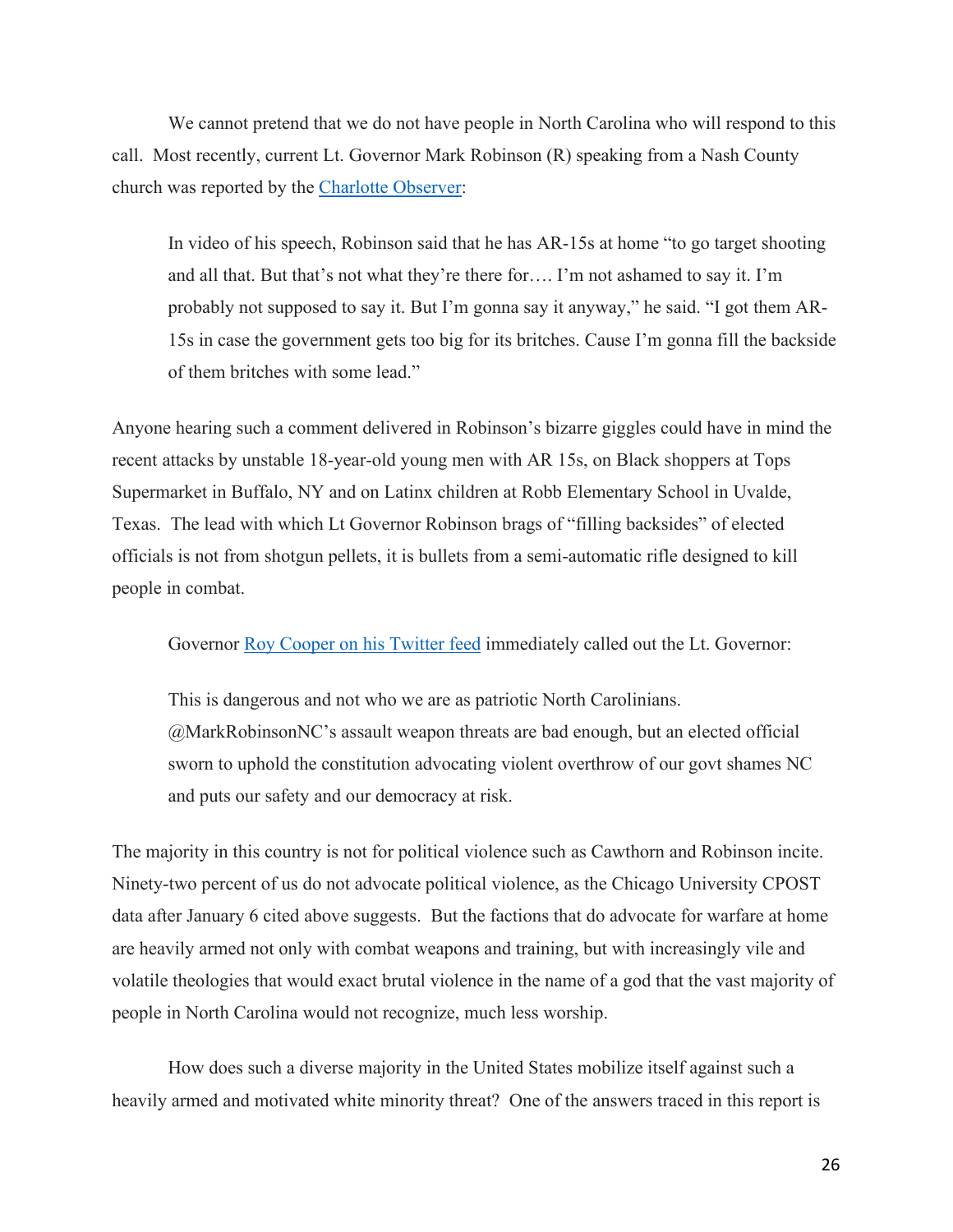by defending a Constitution "not at war with itself" and so defending the expansion of democratic access over our history in all ways possible.

 But that strategy alone will not defeat this threat, and we have not yet discovered what will.

<span id="page-26-0"></span><sup>&</sup>lt;sup>1</sup> Thanks to friends and colleagues who have given input and insight into this piece: LeiLani Dowell for excellent editing several times through and to Jazmynne Cruz for for work on citations; to Scot Nakagawa, Suzanne Pharr, Heather Ahn-Redding, Christina Davis-McCoy, James Davis, Jordan Green for feedback on the text; to my colleagues on the Anti-Racist Research Collaborative Stella Adams, Grace Nichols, and Tara Romano for input and support; to BPNC Executive Director Serena Sebring for vision and guidance.

<span id="page-26-1"></span> $2$  Eaton, Paul D, et al. "3 Retired Generals: The Military Must Prepare Now for a 2024 Insurrection." *Washington Post*, The Washington Post, 17 Dec. 2021, www.washingtonpost.com/opinions/2021/12/17/eaton-taguba-anderson-generals-military/. Accessed 11 Apr. 2022.

<span id="page-26-2"></span><sup>&</sup>lt;sup>3</sup> For more on this attack on "Fourteenth Amendment Citizenship" by the far right, see John E.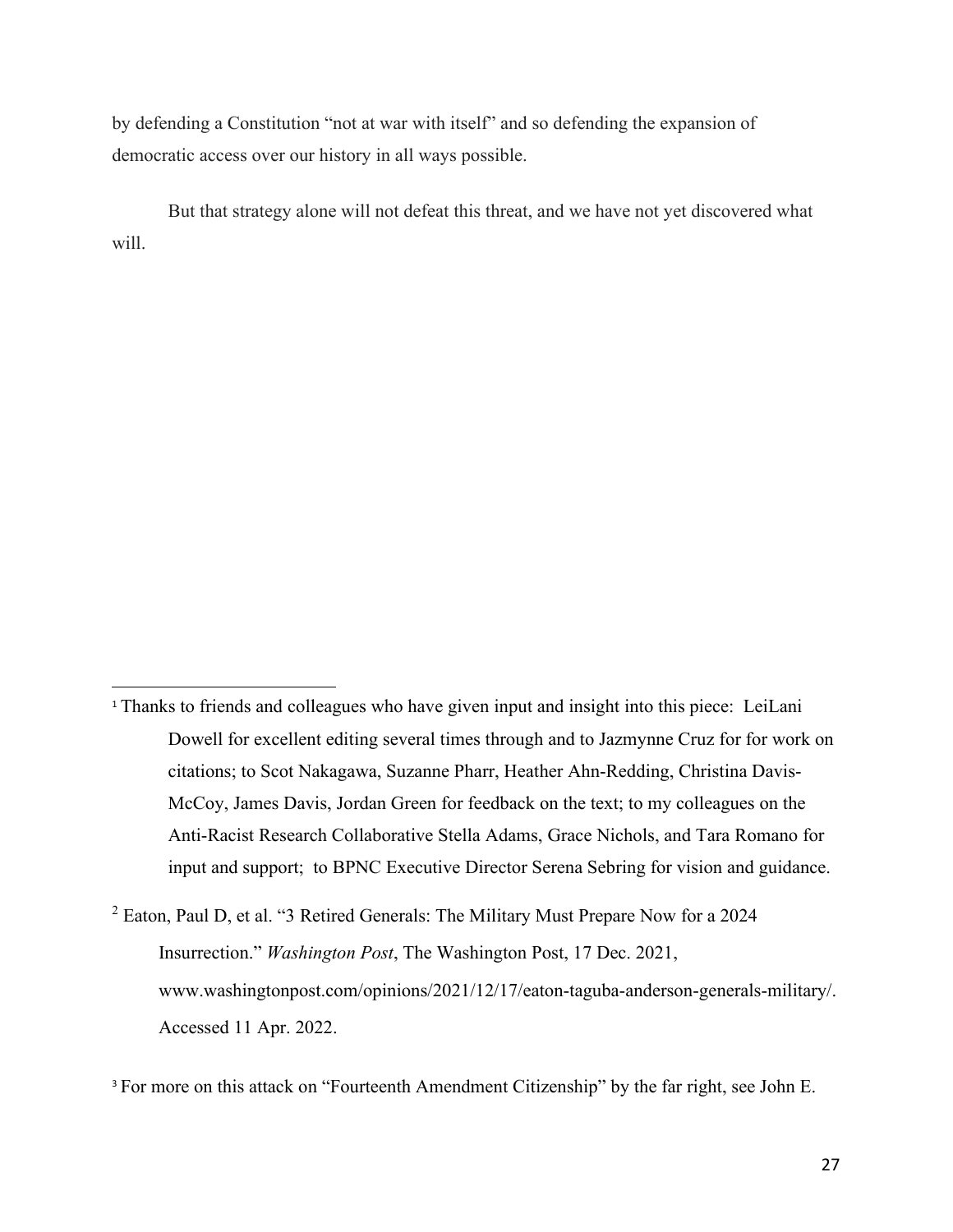Finn, "How the alt right corrupts the Constitution," *The Conversation*, no date given. [https://theconversation.com/how-the-alt-right-corrupts-the-constitution-113650,](https://theconversation.com/how-the-alt-right-corrupts-the-constitution-113650) "Getting the Constitution 'right' thus means returning the Constitution to its original meaning. It also means that the Constitution, as they read it, advances a particular and deeply conservative worldview, where 'We the People' includes only those citizens who would have qualified for citizenship at the founding (which is to say, whites), a strong commitment to states' rights and extensive – if not absolute – protections for freedom of speech and guns."

- <span id="page-27-0"></span>4 "Opinion | Is Civil War Looming, or Should We Calm Down?" *The New York Times*, 2022, [www.nytimes.com/2022/01/13/opinion/civil-war-america.html. Accessed 11 Apr. 2022.](http://www.nytimes.com/2022/01/13/opinion/civil-war-america.html.%20Accessed%2011%20Apr.%202022)
- <span id="page-27-1"></span><sup>5</sup> Milbank, Dana. ""We Are Closer to Civil War than Any of Us Would like to Believe," New Study Says." *Washington Post*, The Washington Post, 17 Dec. 2021, www.washingtonpost.com/opinions/2021/12/17/how-civil-wars-start-barbara-walterresearch/. Accessed 11 Apr. 2022.
- <span id="page-27-2"></span><sup>6</sup> Eaton, Paul D, et al. "3 Retired Generals: The Military Must Prepare Now for a 2024 Insurrection." *Washington Post*, The Washington Post, 17 Dec. 2021, www.washingtonpost.com/opinions/2021/12/17/eaton-taguba-anderson-generals-military/. Accessed 16 Apr. 2022.
- <span id="page-27-3"></span><sup>7</sup> "AWOL Weapons." *AP NEWS*, 2021, apnews.com/hub/awol-weapons. Accessed 16 Apr. 2022.
- <span id="page-27-4"></span> $8$  For extensive detail on the January 6 attack for which the Insurrection was only the last ditch see Gellman, Barton. "Trump's next Coup Has Already Begun." *The Atlantic*, The Atlantic, 6 Dec. 2021, www.theatlantic.com/magazine/archive/2022/01/january-6 insurrection-trump-coup-2024-election/620843/. Accessed 16 Apr. 2022. Also Jordan Green's [Raw Story](https://www.rawstory.com/u/jordan_green_special_to_raw_story) is an excellent way to keep up to the minute on developments on extremism in North Carolina and beyond.
- <span id="page-27-5"></span><sup>9</sup> "Capitol Breach Cases." *Justice.gov*, 4 Feb. 2021, www.justice.gov/usao-dc/capitol-breachcases?combine=North+Carolina. Accessed 16 Apr. 2022.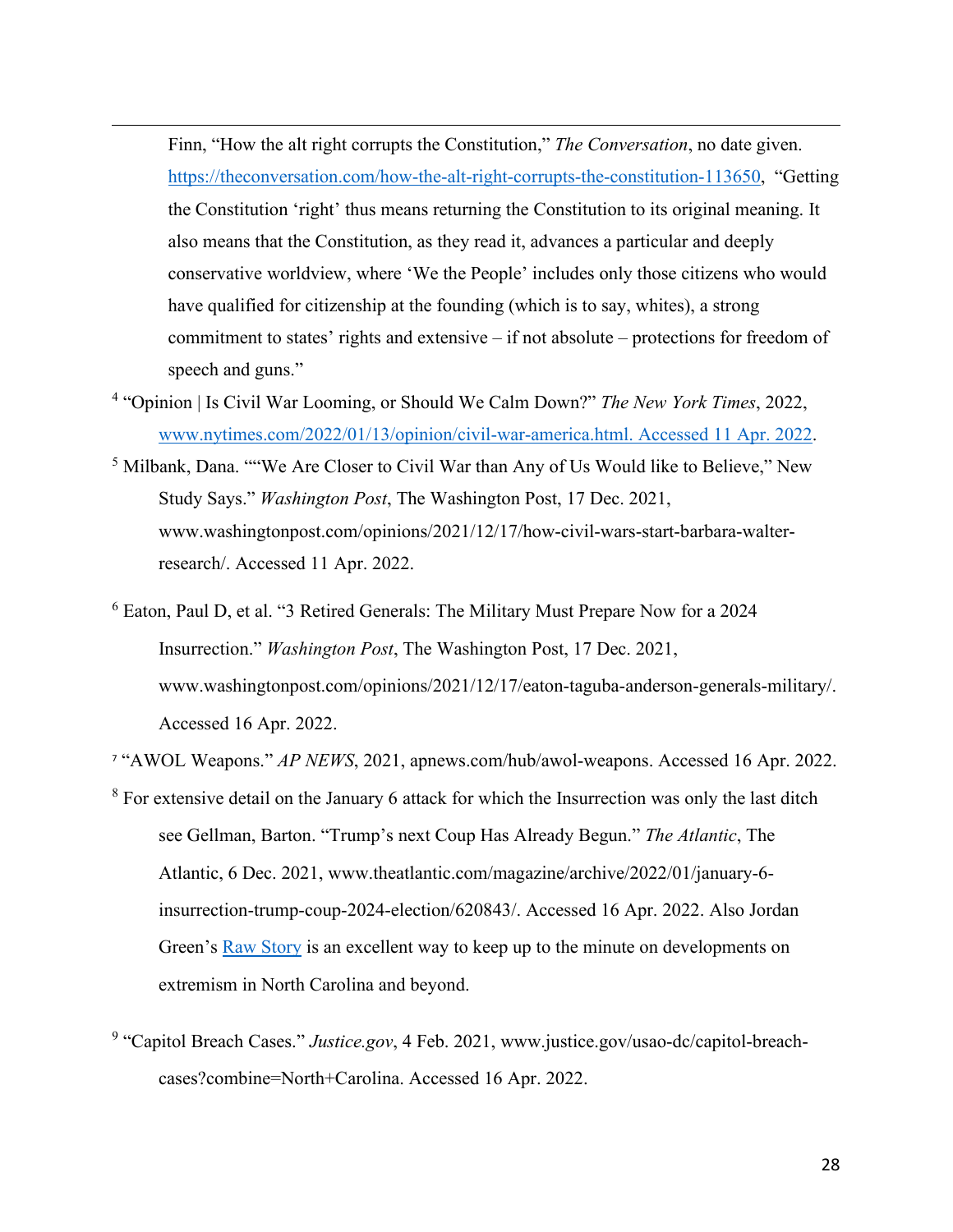- <span id="page-28-0"></span>10 "U.S. V. Thomas E. Caldwell, Defense Motion for Release." *Washington Post*, The Washington Post, 2021, www.washingtonpost.com/context/u-s-v-thomas-e-caldwelldefense-motion-for-release/907def64-5ae5-4355-8422-d617386bfd48/. Accessed 16 Apr. 2022.
- <span id="page-28-1"></span><sup>11</sup> "Leader of Oath Keepers and 10 Other Individuals Indicted in Federal Court for Seditious Conspiracy and Other Offenses Related to U.S. Capitol Breach." *Justice.gov*, 13 Jan. 2022, [www.justice.gov/opa/pr/leader-oath-keepers-and-10-other-individuals-indicted-federal](http://www.justice.gov/opa/pr/leader-oath-keepers-and-10-other-individuals-indicted-federal-court-seditious-conspiracy-and.%20Accessed%2016%20Apr.%202022)[court-seditious-conspiracy-and. Accessed 16 Apr. 2022.](http://www.justice.gov/opa/pr/leader-oath-keepers-and-10-other-individuals-indicted-federal-court-seditious-conspiracy-and.%20Accessed%2016%20Apr.%202022)
- <span id="page-28-2"></span>12 "10 U.S. Code § 253 - Interference with State and Federal Law." *LII / Legal Information Institute*, 2016, www.law.cornell.edu/uscode/text/10/253. Accessed 16 Apr. 2022. This act was passed in 1807 to empower the President to use the militia or armed forces "to suppress, in a State, any insurrection, domestic violence, unlawful and combination, or conspiracy," and was amended in 1861 to allow the President to use the military to suppress efforts within states that "so hinders the execution of the laws of that State, *and of the United States, within the State* [emphasis mine]." [10 U.S. Code 253](https://www.law.cornell.edu/uscode/text/10/253)<sup>12</sup> was revised again in 1871 to allow the federal government to protect African Americans against rampant Klan violence.
- <span id="page-28-3"></span>13 "Trump Aides Prepared Insurrection Act Order during Debate over Protests." *The New York Times*, 2022, www.nytimes.com/2021/06/25/us/politics/trump-insurrection-actprotests.html. Accessed 16 Apr. 2022.
- <span id="page-28-4"></span><sup>14</sup> Barrett, Devlin, and Spencer S Hsu. "How Trump's Flirtation with an Anti-Insurrection Law Inspired Jan. 6 Insurrection." *Washington Post*, The Washington Post, 23 Jan. 2022, www.washingtonpost.com/national-security/stewart-rhodes-insurrection-acttrump/2022/01/23/fa009626-7c47-11ec-bf02-f9e24ccef149\_story.html. Accessed 16 Apr. 2022.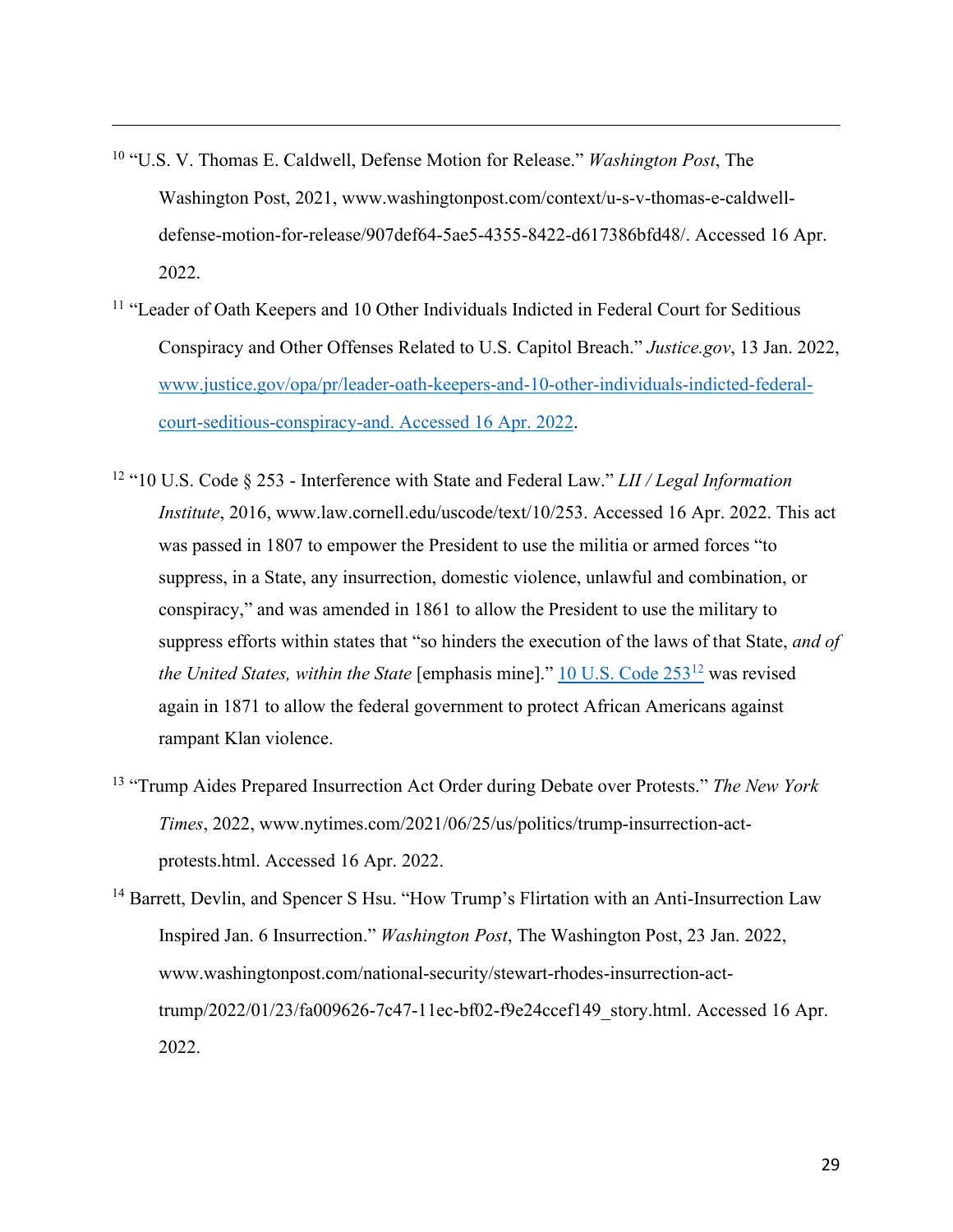- <span id="page-29-0"></span><sup>15</sup> Green, Jordan. "'Person Three': Feds concentrating on North Carolina and are closing in on Oath Keepers 'quick reaction force' leader." *Raw Story*, May 28,2021. [https://www.rawstory.com/quick-reaction-force/.](https://www.rawstory.com/quick-reaction-force/)
- <span id="page-29-1"></span><sup>16</sup> Green, Jordan. "Three indicted in Capitol Insurrection worked with NC Oath Keepers." Troad City Beat, January 30, 2021. [https://triad-city-beat.com/three-indicted-conspiracy](https://triad-city-beat.com/three-indicted-conspiracy-)capitol-insurrection-oath-keepers/.

<span id="page-29-2"></span><sup>17</sup> Conversation with Rachel Rivas of Southern Poverty Law Center's HateWatch.

- <span id="page-29-3"></span><sup>18</sup> "Tarrio et al. Stamped Indictment | Department of Justice." *Justice.gov*, 2022, www.justice.gov/opa/press-release/file/1480891. Accessed 16 Apr. 2022.
- <span id="page-29-4"></span>19 "Document in Jan. 6 Case Shows Plan to Storm Government Buildings." *The New York Times*, 2022, [www.nytimes.com/2022/03/14/us/politics/enrique-tarrio-jan-6-document.html.](http://www.nytimes.com/2022/03/14/us/politics/enrique-tarrio-jan-6-document.html.%20Accessed%2016%20Apr.%202022)  [Accessed 16 Apr. 2022.](http://www.nytimes.com/2022/03/14/us/politics/enrique-tarrio-jan-6-document.html.%20Accessed%2016%20Apr.%202022)

# <span id="page-29-5"></span><sup>20</sup> See GO THERE READY FOR WAR, 4-6.

- <span id="page-29-6"></span><sup>21</sup> Integration, Sage. "Sage Integration." *Sage Integration*, 28 Apr. 2020, www.sageintegration.com/blog/what-it-means-to-be-the-tip-of-the-spear#:~:text=What's percent20the percent20Tip percent20of percent20the,meaningful percent20action percent20in percent20an percent20offensive.. Accessed 18 Apr. 2022.
- <span id="page-29-7"></span>22 Gellman, Barton. "Trump's next Coup Has Already Begun." *The Atlantic*, The Atlantic, 6 Dec. 2021, www.theatlantic.com/magazine/archive/2022/01/january-6-insurrection-trump-coup-2024-election/620843/. Accessed 18 Apr. 2022.
- <span id="page-29-8"></span>23 Kathleen Belew and Ramon A. Gutiérrez, eds, *A Field Guide to White Supremacy* (Oakland: University of California Press, 2021), 332.
- <span id="page-29-9"></span><sup>24</sup> "Presidential election in North Carolina, 2020," BallotPedia, https://ballotpedia.org/Presidential election in North Carolina, 2020. Accessed April 23, 2022.
- <span id="page-29-10"></span>25 "QuickFacts: North Carolina." *Census Bureau QuickFacts*, United States Census Bureau, 2021, [www.census.gov/quickfacts/NC. Accessed 18 Apr. 2022.](http://www.census.gov/quickfacts/NC.%20Accessed%2018%20Apr.%202022) The total population from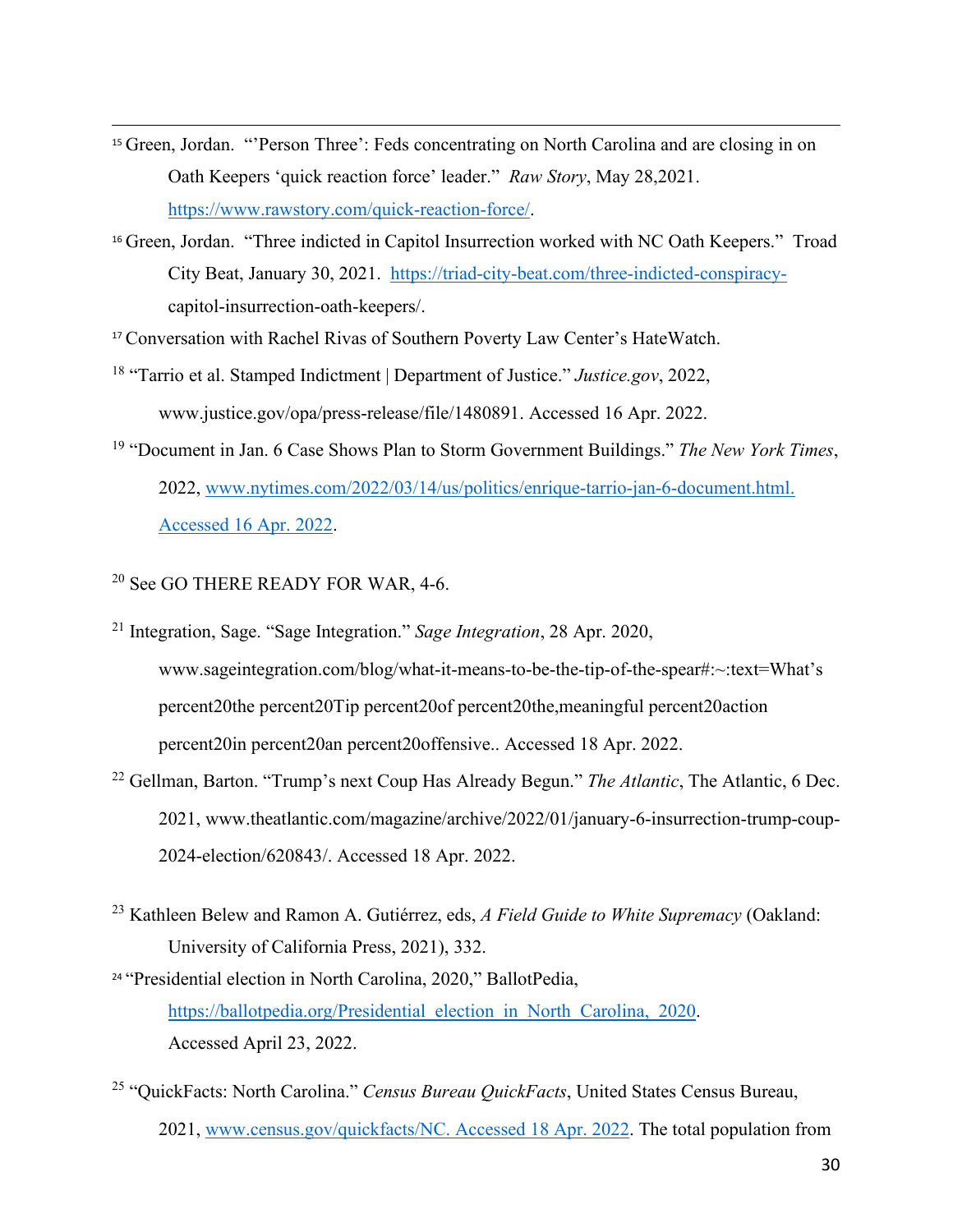2020 Census count for NC was 10,439,388, an increase of 9.5 percent over the past decade. Those 18 and over make up 78.1 percent, of 8,153, 162 people.

- <span id="page-30-0"></span><sup>26</sup> These county breakdowns for NC for 2010 and 2020 are found on the US Census QuickFacts Diversity Map, North Carolina, breakdown by counties. [https://www.census.gov/library/visualizations/interactive/racial-and-ethnic-diversity-in](https://www.census.gov/library/visualizations/interactive/racial-and-ethnic-diversity-in-) the-united-states-2010-and-2020-census.html.
- <span id="page-30-1"></span>27 "Data Leak Appears to Reveal 133 Oath Keepers with Ties to U.S. Military." *Anti-Defamation League*, 2021, [www.adl.org/blog/data-leak-appears-to-reveal-133-oath-keepers-with-ties](http://www.adl.org/blog/data-leak-appears-to-reveal-133-oath-keepers-with-ties-to-us-military.%20Accessed%2018%20Apr.%202022)[to-us-military. Accessed 18 Apr. 2022.](http://www.adl.org/blog/data-leak-appears-to-reveal-133-oath-keepers-with-ties-to-us-military.%20Accessed%2018%20Apr.%202022)
- <span id="page-30-2"></span><sup>28</sup> Arnsdorf. Isaac. "Oath Keepers in the State House: How a Militia Movement Took Root in the Republican Mainstream." *ProPublica*, 2021, www.propublica.org/article/oath-keepers-inthe-state-house-how-a-militia-movement-took-root-in-the-republican-mainstream. Accessed 18 Apr. 2022.
- <span id="page-30-3"></span><sup>29</sup> Green, Jordan. "NC GOP Lawmaker on Oath Keepers Roster Says It's None of the Public's Business." *Raw Story - Celebrating 18 Years of Independent Journalism*, Raw Story - Celebrating 18 Years of Independent Journalism, 9 Oct. 2021, www.rawstory.com/keithkidwell-nc-house/. Accessed 18 Apr. 2022.
- <span id="page-30-4"></span>*<sup>30</sup>* David Daley, *RatF\*\*ked: The True Story Behind the Secret Play to Steal America's Democracy* (New York: Liveright Publishing Corporation, 2016). As Daley explains his pungent title, "a ratfuck is a dirty deed done cheap," used by an operative tied to the Nixon reelection campaign to describe "political sabotage and the early shenanigans of seamy strategists" linked to break-in at Watergate (xiii).
- <span id="page-30-5"></span>31 Boyd, James. "Nixon's Southern strategy 'It's All In the Charts.'" *New York Times (1857- Current file);* May 17, 1970; ProQuest Historical Newspapers The New York Times (1851 - 2003) pg. 215. [1970 New York Times](https://www.nytimes.com/packages/html/books/phillips-southern.pdf) interview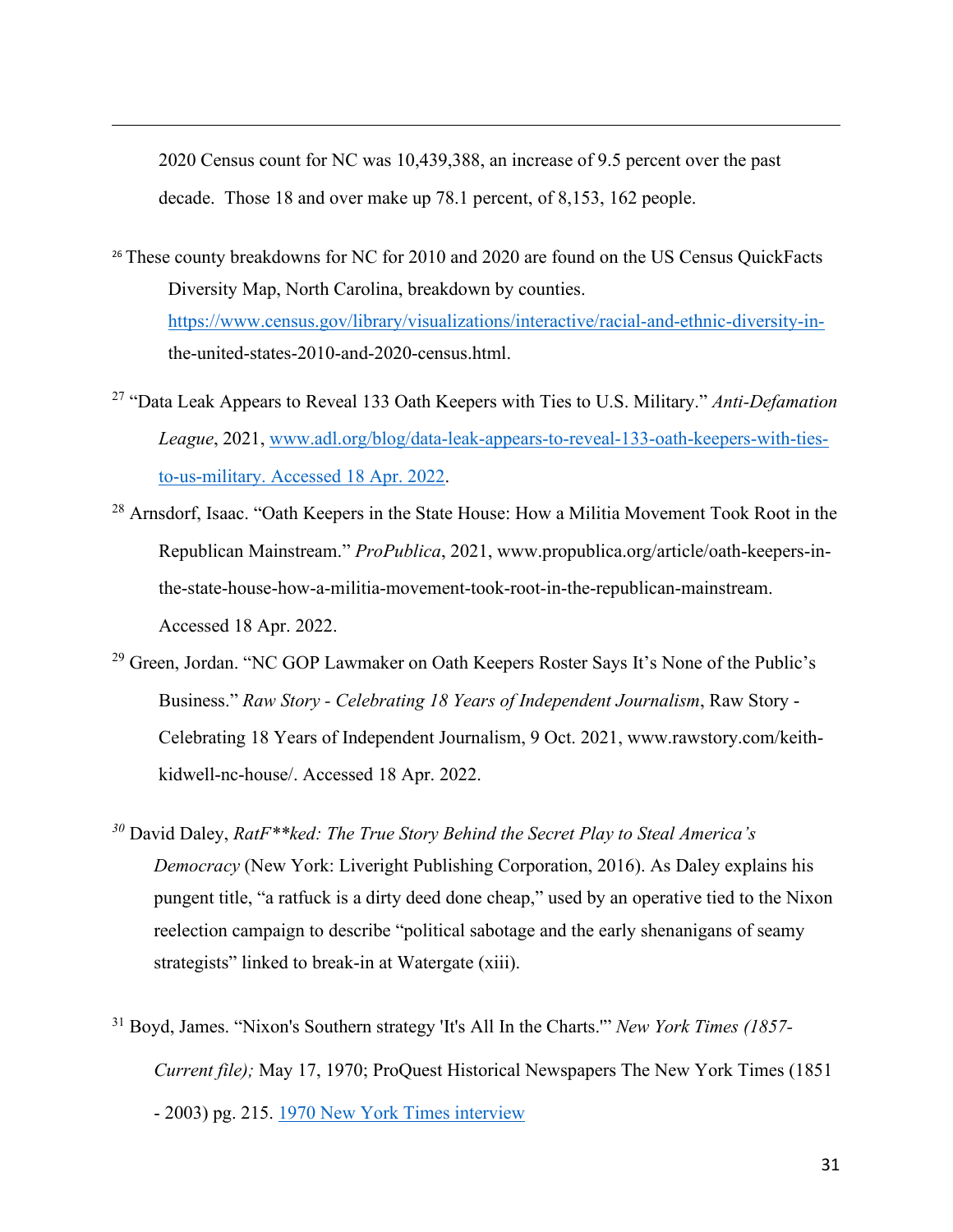<span id="page-31-0"></span><sup>32</sup> Nation, The. "Exclusive: Lee Atwater's Infamous 1981 Interview on the Southern Strategy." *YouTube*, 13 Nov. 2012,

www.youtube.com/watch?app=desktop&v=X\_8E3ENrKrQ. Accessed 16 Apr. 2022.

<span id="page-31-1"></span>33 Daley, xxii.

- <span id="page-31-2"></span><sup>34</sup> "North Carolina 2010 legislative election results – House/Senate." BallotPedia. Accessed April 2022.
- https://ballotpedia.org/North\_Carolina\_2010\_legislative\_election\_results#Senate. And North Carolina 2012 legislative election results – House/Senate." https://ballotpedia.org/North\_Carolina\_2012\_legislative\_election\_results.
- <span id="page-31-3"></span><sup>35</sup> Mayer, Jane. "State for Sale." *The New Yorker*, The New Yorker, 3 Oct. 2011, www.newyorker.com/magazine/2011/10/10/state-for-sale. Accessed 16 Apr. 2022.
- <span id="page-31-4"></span><sup>36</sup> RESOLUTION RECOMMENDING THAT THE HOUSE OF REPRESENTATIVES FIND MARK RANDALL MEADOWS IN CONTEMPT … December 13, 2021, "REPORT" 117, 177th Congress House Calendar.
- <span id="page-31-5"></span><sup>37</sup> "The House Votes to Hold Mark Meadows in Contempt, Sending a Criminal Referral to DOJ." *NPR.org*, 14 Dec. 2021, www.npr.org/2021/12/14/1064068696/the-house-votes-tohold-mark-meadows-in-contempt-sending-a-criminal-referral-to-. Accessed 18 Apr. 2022.
- <span id="page-31-6"></span><sup>38</sup> Sonmez, Felicia, and Mariana Alfaro. "N.C. Investigates Mark Meadows after Reports That He Never Lived Where He Registered to Vote." *Washington Post*, The Washington Post, 17 Mar. 2022, www.washingtonpost.com/politics/2022/03/17/mark-meadows-voterregistration-investigation/. Accessed 18 Apr. 2022.
- <span id="page-31-7"></span>39 "Biography." *Congressman Madison Cawthorn*, 3 Jan. 2021, cawthorn.house.gov/about. Accessed 18 Apr. 2022.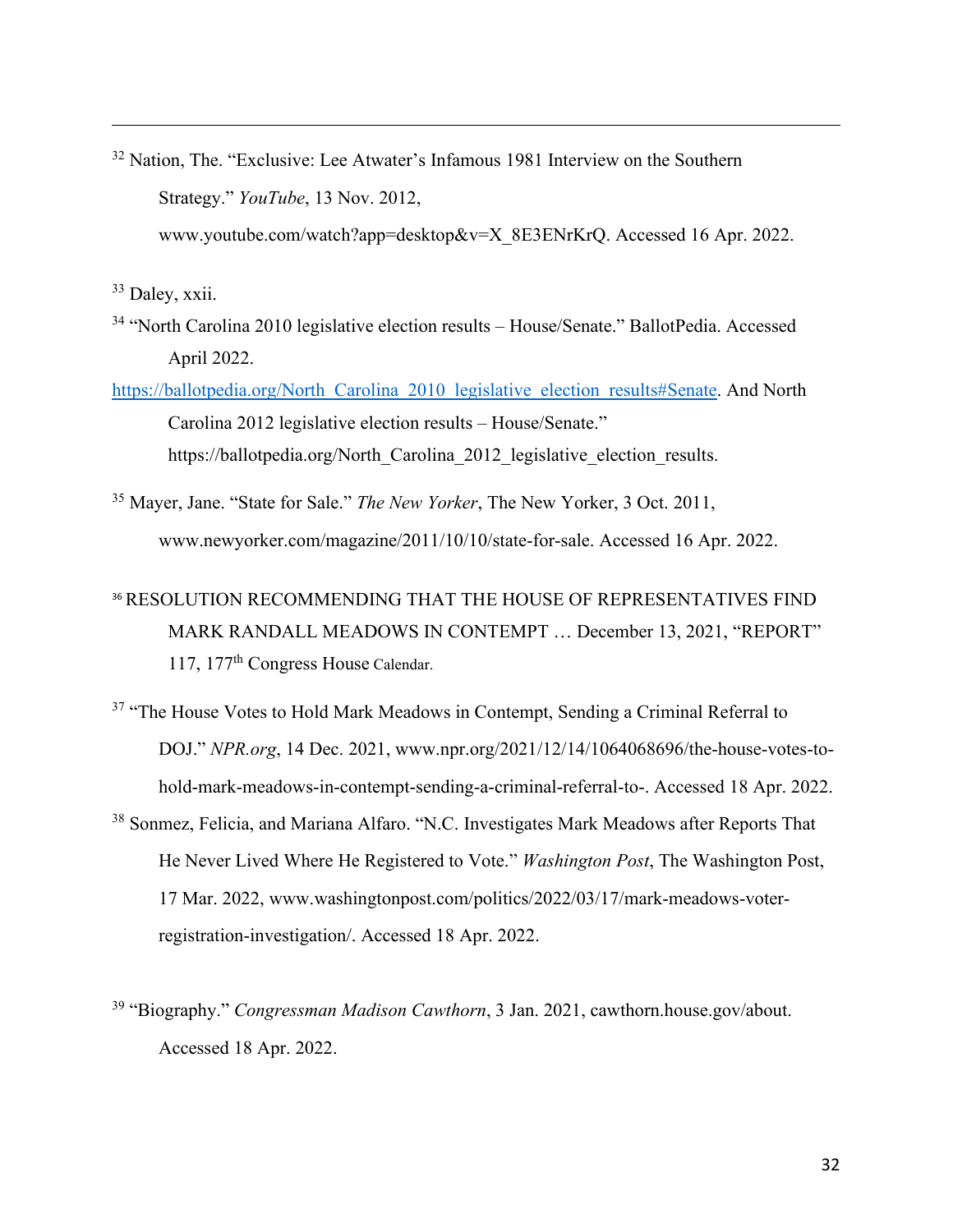- <span id="page-32-0"></span><sup>40</sup> Adams, Stella. "Madison Cawthorn and His Role in Undermining Democracy": A Report Prepared by the North Carolina Anti-Racist Research Collaborative, Spring 2022. "SPQR" from Wikipedia https://en.wikipedia.org/wiki/SPQR. Accessed April 22, 2022.
- <span id="page-32-1"></span><sup>41</sup> Fiedler, Tom. "Cawthorn Takes Hard Right Turn, Calls Asheville Reparation Plan 'Racist.'" *The Asheville Citizen Times*, Asheville Citizen Times, 11 Aug. 2020, www.citizen-times.com/story/news/local/2020/08/11/cawthorn-turns-hard-right-defendsuse-symbols-tied-white-nationalism/3346238001/. Accessed 18 Apr. 2022.
- <span id="page-32-2"></span> $42$  Lewis, Peter H. "In Madison Cawthorn's Franklin Appearance, "Bloodshed" Just 1 of Many Provocative Comments." *The Asheville Citizen Times*, Asheville Citizen Times, 4 Sept. 2021, www.citizen-times.com/story/news/local/2021/09/04/madison-cawthorn-franklinbloodshed-many-provocative-comments-biden-fauci-election/5715083001/. Accessed 18 Apr. 2022.
- <span id="page-32-3"></span><sup>43</sup> As we reported last year, "Elected to the Moore County School Board in November 2020, David Hensley of Pinehurst posted on Facebook on January 5 to a friend headed up to the Trump rally, "Kick some ass and come back with a collection of severed ears." Hensley is a former Marine Corps officer who is founder and CEO of Quantico Tactical, a weapons supplier that ha garnered \$236 million in defense contracts since 2018. The Moore County School Board serves 13,000 students. "
- <span id="page-32-4"></span><sup>44</sup> Walker, Hunter. "Two Jan. 6 Planners Cooperate with Committee, Name MAGA Congress Members." *Rolling Stone*, Rolling Stone, 25 Oct. 2021, www.rollingstone.com/politics/politics-news/exclusive-jan-6-organizers-met-congresswhite-house-1245289/. Accessed 18 Apr. 2022.
- <span id="page-32-5"></span><sup>45</sup> Doran, Will and David Raynor. "A Timeline of NC Rep. Madison Cawthorn's traffic tickets and charges." The News and Observer. Updated April 20, 2022 5:41 pm.